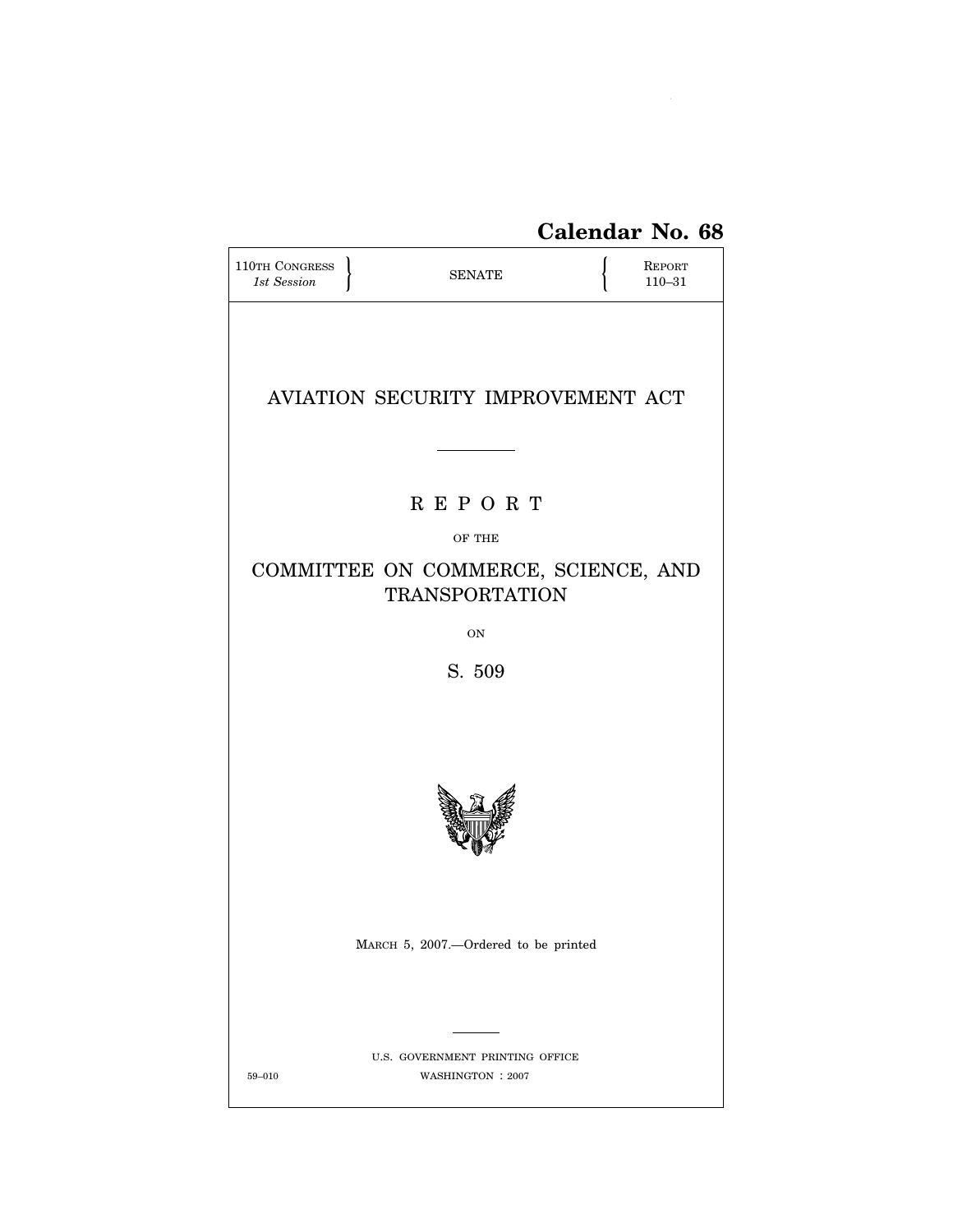## SENATE COMMITTEE ON COMMERCE, SCIENCE, AND TRANSPORTATION

#### ONE HUNDRED TENTH CONGRESS

#### FIRST SESSION

DANIEL K. INOUYE, Hawaii, *Chairman*  TED STEVENS, Alaska, *Vice-Chairman* 

JOHN D. ROCKEFELLER IV, West Virginia JOHN F. KERRY, Massachusetts BYRON L. DORGAN, North Dakota BARBARA BOXER, California BILL NELSON, Florida MARIA CANTWELL, Washington FRANK R. LAUTENBERG, New Jersey MARK PRYOR, Arkansas THOMAS CARPER, Delaware CLAIRE MCCASKILL, Missouri AMY KLOBUCHAR, Minnesota

JOHN MCCAIN, Arizona TRENT LOTT, Mississippi KAY BAILEY HUTCHISON, Texas OLYMPIA J. SNOWE, Maine GORDON H. SMITH, Oregon JOHN ENSIGN, Nevada JOHN E. SUNUNU, New Hampshire JIM DEMINT, South Carolina DAVID VITTER, Louisiana JOHN THUNE, South Dakota

MARGARET CUMMISKY, *Staff Director and Chief Counsel*  LILA HELMS, *Deputy Staff Director and Policy Director*  MARGARET SPRING, *General Counsel*  LISA SUTHERLAND, *Republican Staff Director*  CHRISTINE KURTH, *Republican Deputy Staff Director*  KENNETH NAHIGIAN, *Republican Chief Counsel*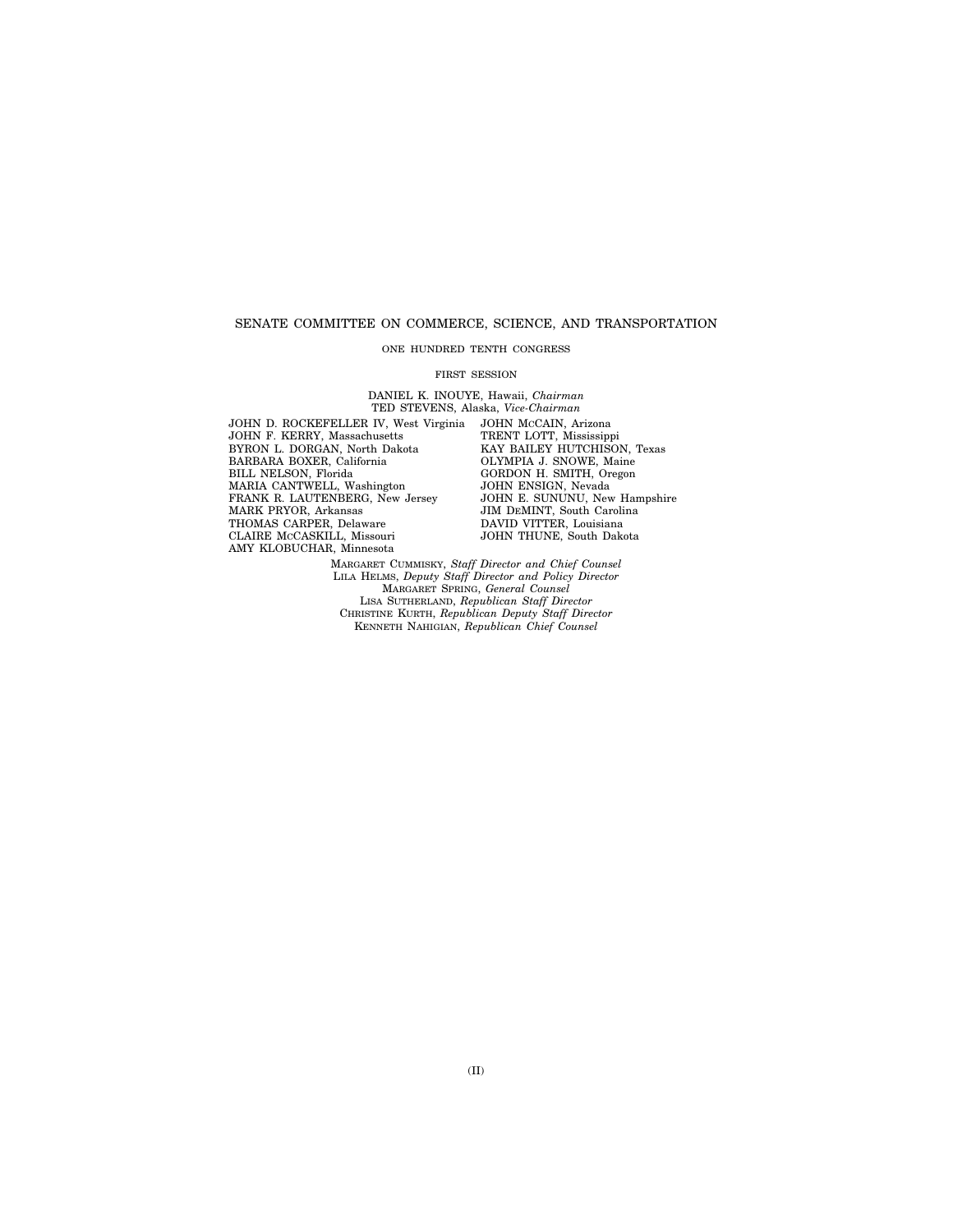## **Calendar No. 68**

110TH CONGRESS REPORT SENATE  $\left\{\begin{array}{c} \text{REPORT} \\ 110-31 \end{array}\right\}$ 1st Session **110–31 110–31** 

## AVIATION SECURITY IMPROVEMENT ACT

MARCH 5, 2007.—Ordered to be printed

Mr. INOUYE, from the Committee on Commerce, Science, and Transportation, submitted the following

## R E P O R T

#### [To accompany S. 509]

The Committee on Commerce, Science, and Transportation, to which was referred the bill (S. 509) to provide improved aviation security, and for other purposes, having considered the same, reports favorably thereon with amendments and recommends that the bill (as amended) do pass.

## PURPOSE OF THE BILL

The Aviation Security Improvement Act, S. 509, as reported, would strengthen aviation security by addressing unimplemented air transportation security recommendations of the National Commission on Terrorist Attack Upon the United States (9/11 Commission). The legislation proposes new security measures, assessments and programs focused on air cargo, baggage and checkpoint screening, passenger pre-screening, and general aviation.

#### BACKGROUND AND NEEDS

Following the terrorist attacks of September 11, 2001 (9/11), Congress acted promptly to address immediate threats to our Nation's transportation infrastructure system and passed the Aviation and Transportation Security Act (ATSA) (P.L. 107–71). ATSA was signed into law on November 19, 2001, and created the Transportation Security Administration within the Department of Transportation (TSA), which took control over all aspects of transportation security. On November 25, 2002, Congress passed the Homeland Security Act of 2002 (P.L. 107–296), which created the Department of Homeland Security (DHS) into which TSA was incorporated.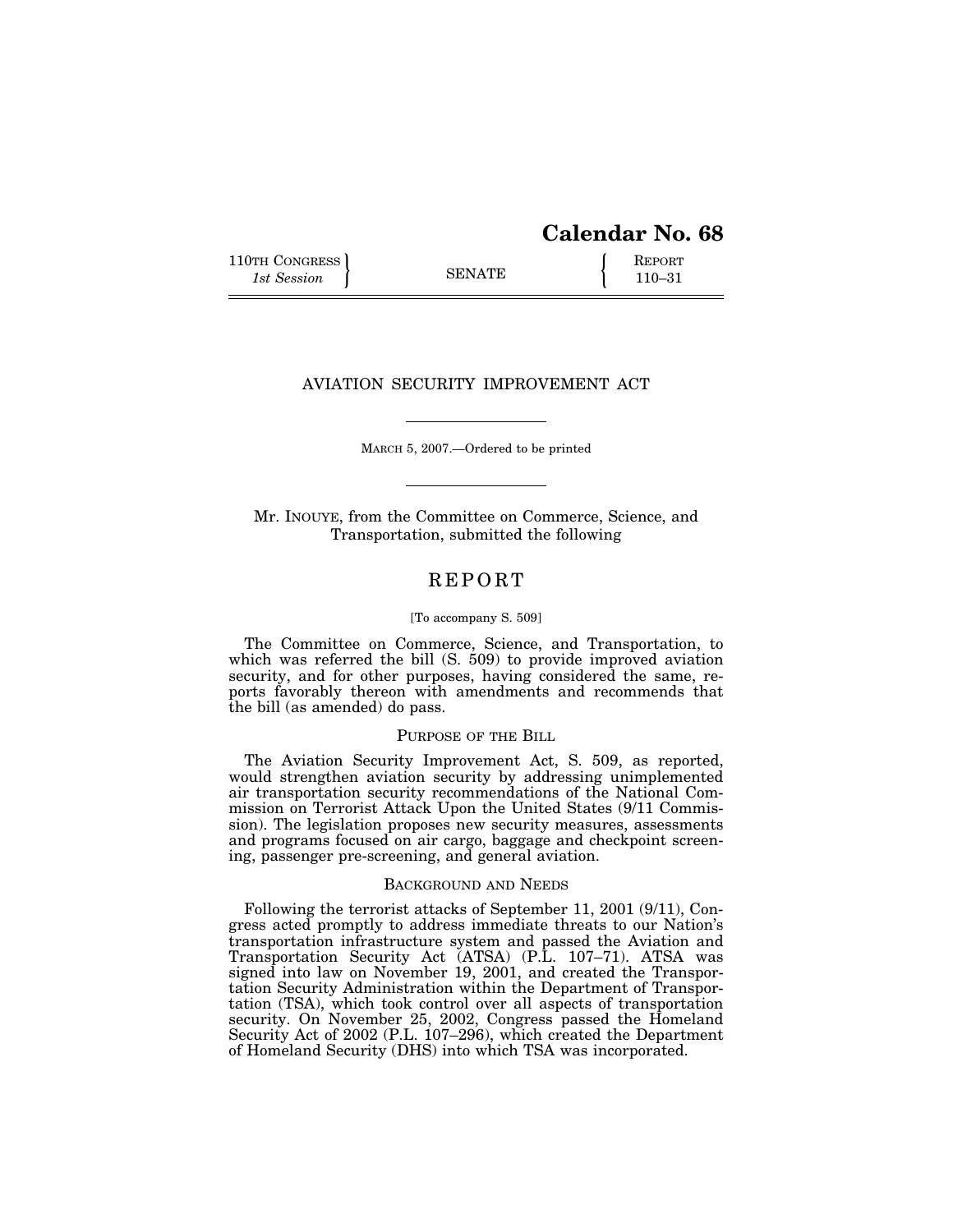On November 27, 2002, Congress passed H.R. 4628, the Intelligence Authorization Act for Fiscal Year 2003 (P.L. 107–306). Title VI of P.L. 107–306 created the National Commission on Terrorist Attacks Upon the United States, now known as the "9/11 Commission''. The 9/11 Commission was established as an independent, bipartisan commission tasked with preparing a complete account of the circumstances surrounding the terrorist attacks of September 11, 2001, including analysis of the preparedness for, and the immediate response to, the attacks. The 9/11 Commission's mandate was to provide recommendations designed to guard against future terrorist attacks.

On July 22, 2004, the 9/11 Commission released its public report on the events of 9/11. Among its key findings, the 9/11 Commission concluded that al Qaeda operatives had exploited known weaknesses in U.S. aviation security to carry out the terrorist attacks of September 11, 2001. Although legislative and administrative actions to strengthen aviation security were implemented immediately following the terrorist attacks, the 9/11 Commission concluded that several weaknesses continued to exist. These weaknesses included inadequate screening and access controls at airports and perceived vulnerabilities in cargo and general aviation security.

As part of its initial report, the 9/11 Commission issued a variety of recommendations designed to strengthen aviation security by: enhancing passenger pre-screening, improving measures to detect explosives on passengers, addressing human factors issues at screening checkpoints, expediting deployment of in-line baggage screening systems, intensifying efforts to identify, track, and screen potentially dangerous cargo, and deploying hardened cargo containers on passenger aircraft. In addition to these specific recommendations, an overarching recommendation for transportation security policy asserted that priorities should be based on risk, and the most practical and cost-effective deterrents should be implemented, assigning appropriate roles and missions to Federal, State, and local authorities, as well as private stakeholders.

After the 9/11 Commission formally ceased on August 21, 2004, its 10 members initiated a nationwide public education campaign known as the "9/11 Public Discourse Project". This effort was aimed at fulfilling the 9/11 Commission's original mandate of guarding against future terrorist attacks. On December 5, 2005, through the 9/11 Public Discourse Project, the 9/11 Commission published a report card on the Federal Government's efforts to implement the 41 primary recommendations of the Commission. Of those 41 recommendations, only 3 focused specifically on aviation security and a fourth called for a national strategy for transportation security. The 9/11 Public Discourse Project issued the following grades on Federal implementation of the 9/11 Commission's aviation security recommendations: checked baggage and cargo screening received a "D", airline passenger explosive screening received a "C", and airline passenger prescreening received an ''F''.

All of the 9/11 Commission's primary recommendations on aviation security focus on key elements of the layered approach that TSA adopted to defend the U.S. airspace system following the terrorist attacks of September 11, 2001. The TSA has continued working to address the 9/11 Commission's primary recommendations on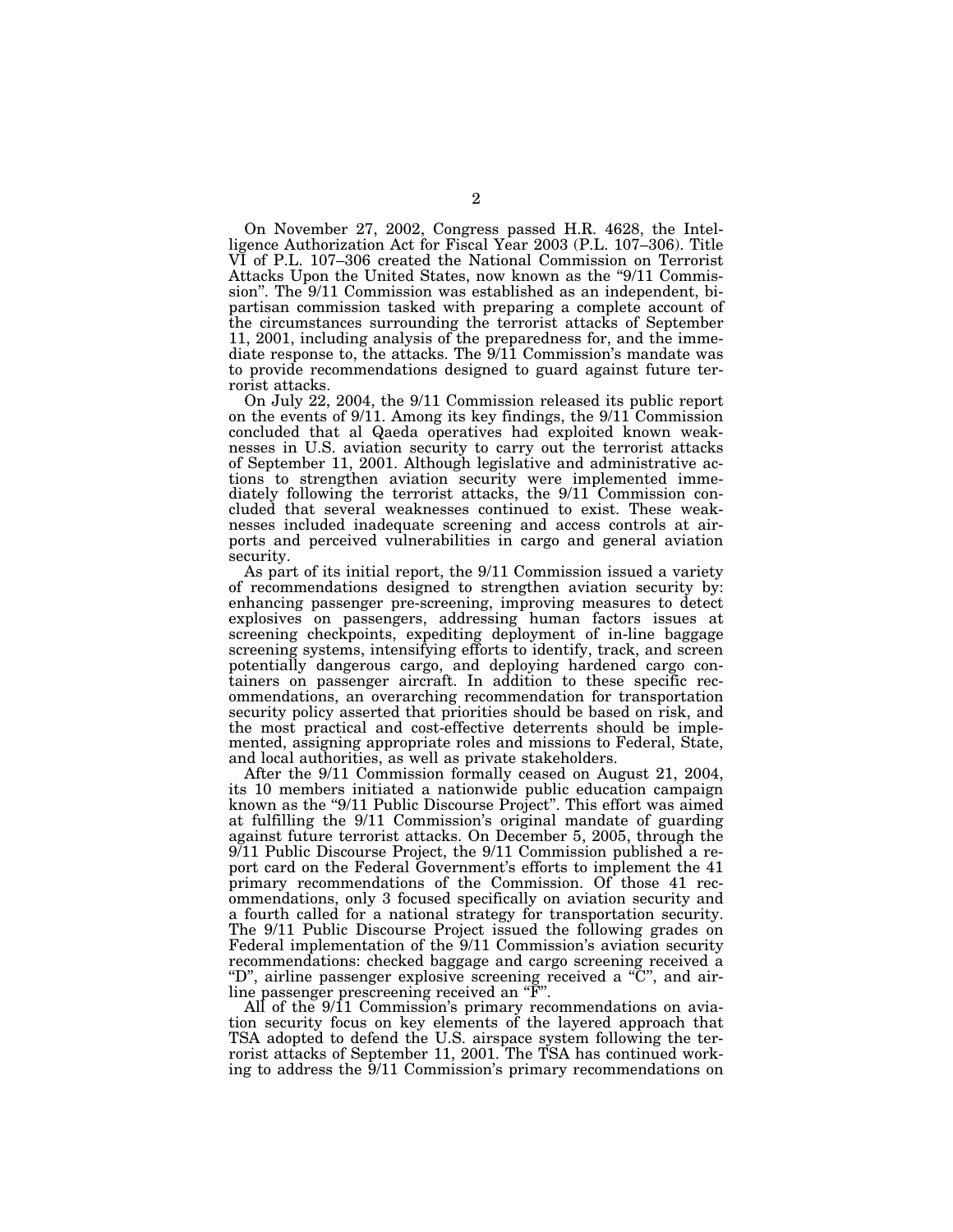aviation security, but the agency has faced significant challenges in moving forward on aspects of these recommendations.

Checked baggage and cargo screening requirements have placed a considerable burden on the security regime due to the sheer volume of items that need to be processed on a daily basis. Currently, TSA uses 2 types of devices in U.S. airports to screen the annual 535 million parcels of checked baggage for explosives: explosive detection systems (EDS), and explosive trace detection machines (ETD). Since TSA's creation in November 2001, more than 1,678 EDS machines, and 7,478 ETDs have been installed in airports nationwide.

#### **Explosive Detection Systems**

EDS machines are the primary method used to screen checked baggage for threat items. One of the advantages of this technology is that it is able to screen up to 500 bags per hour. However, the bulky size of the equipment also makes it a burden to install in airports, usually requiring considerable adjustment of the layout of the airport, thus triggering additional cost expenditures.

To meet the deadline imposed by ATSA for the electronic screening of all checked baggage transported by commercial passenger aircraft, TSA placed many EDS machines in airport lobbies, which resulted in overcrowding, inefficient service, and generally unsafe conditions. Analysis by the Government Accountability Office (GAO) has suggested that a practical solution would involve the integration of EDS equipment into the checked baggage conveyor system, or ''in-line'' EDS. This, however, only has occurred at a limited number of airports due to the high cost of reconfiguring airports, including reinforced floors, electrical upgrades, information technology (IT) networking, and new conveyor systems.

The TSA's own reviews indicate broader application of in-line EDS at the majority of commercial airports could provide significant savings and other cost and personnel benefits through the integration of such systems into an airport's baggage conveyor process. Research conducted on the airports that have undergone this transition indicates that the government would recoup these implementation costs in 1 to 5 years, primarily through lower TSA staffing and maintenance costs. In February 2006, TSA delivered a Strategic Planning Framework for the Electronic Baggage Screening Program (EBSP). That framework details TSA's long-term planning philosophy for the development and implementation of optimal baggage screening solutions at the Nation's top 250 airports, where over 99 percent checked baggage originates, and guides TSA's investment and deployment decisions. Currently, 51 airports are either operational or deploying some form of advanced in-line baggage screening system.

The GAO and the 9/11 Commission both called for more rapid integration of in-line baggage systems as part of a streamlined screening methodology. The installment of such in-line systems, however, has been hindered by funding constraints, despite the fact that Congress envisioned a cost-sharing and reimbursement program conducted through letters of intent (LOI).

Under the LOI program, airports fund EDS projects and are subsequently reimbursed by TSA for their non-match amount over a 3 to 5 year period, subject to the availability of Federal funds. Congress first authorized LOIs for security projects in the fiscal year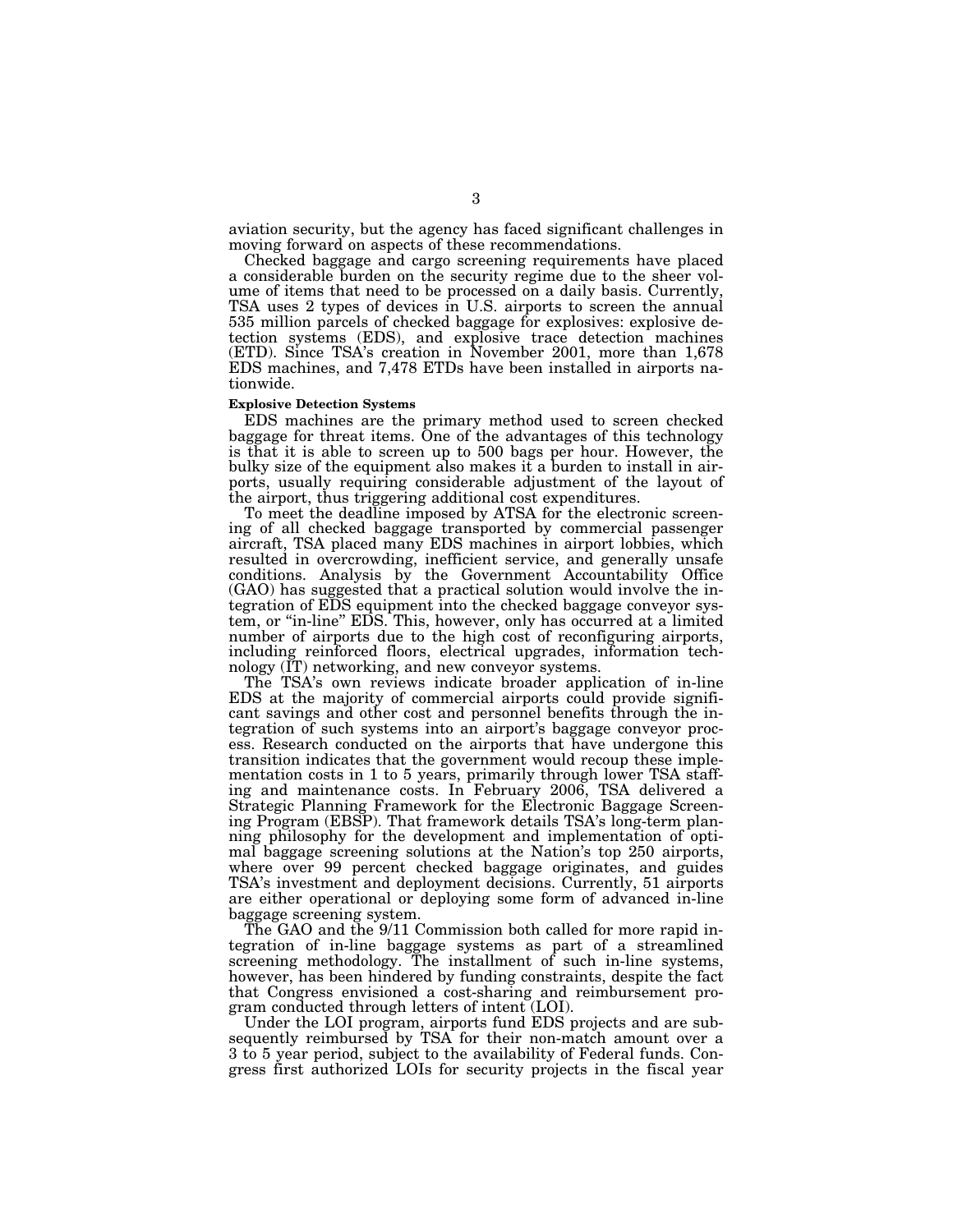(FY) 2003 Omnibus Appropriations bill (P.L. 108–7) for 5 years, at \$500 million annually. The Vision-100 Federal Aviation Administration (FAA) reauthorization bill (P.L. 108–176) established a security capital fund also authorized at \$500 million per year, of which \$250 million was mandatory spending for 4 years to fund LOIs and to meet other airport security-related capital improvements. To date, TSA has issued LOIs to nine airports.

## **Explosive Trace Detection**

In comparison to the EDS equipment, ETD machines are smaller and relatively cheaper. Instead of using radiation to scan a piece of baggage, these machines are able to detect vapors and residue from explosives. A screener is able to collect a sample by rubbing a bag or piece of luggage with a swab, and the sample is then chemically analyzed for traces of explosive material. While ETD devices have higher detection rates and a lower number of false positives than EDS, the screening process is much slower. Therefore, ETD machines ideally would be best deployed in low baggage throughput airports. Currently, ETDs are used as a major screening method in over 300 airports nationwide, but are located at most airports as a secondary screening method for both passengers and baggage.

S. 509 would improve and expedite the deployment of in-line baggage systems at our Nation's airports by providing TSA with a stable and long-term funding stream which would significantly improve the current LOI process. Congress, TSA, and airports have all struggled to find a workable funding solution to the in-line baggage problem. By utilizing and extending the current mandatory funding process established through the Aviation Security Capital Fund, the bill would strengthen TSA's ability to improve aviation security.

#### **Air Cargo Screening**

While all passenger baggage is screened prior to placement in airplane cargo, this is not the case for shipped cargo on passenger planes. The vast amount of air cargo, the speed at which it is required to be delivered, and the numerous entry points to the supply chain have created a difficult environment in which to develop a comprehensive cargo security system. The U.S. supply chain handles more than 50,000 tons of air cargo each day, of which approximately one quarter is designated for passenger air carriers.

Currently, TSA relies on a ''Known Shipper'' program for which shipping companies may qualify if they meet certain security requirements. The TSA prohibits passenger aircraft from transporting cargo not from a Known Shipper. A recent GAO report highlighted weaknesses in this program, citing unreliability of shipper data, and questioned TSA's methodology of identifying risky shippers. Some members of Congress have called for screening of all cargo on passenger planes.

In November 2004, TSA issued a Notice of Proposed Rulemaking (NPRM) in the Federal Register for enhanced air cargo security requirements throughout the air cargo supply chain. The Air Cargo Final Rule, published on May 26, 2006, affects the air cargo supply chain by consolidating approximately 4,000 private industry Known Shipper lists into 1 central database managed by TSA. The rule also requires background checks of approximately 51,000 off-airport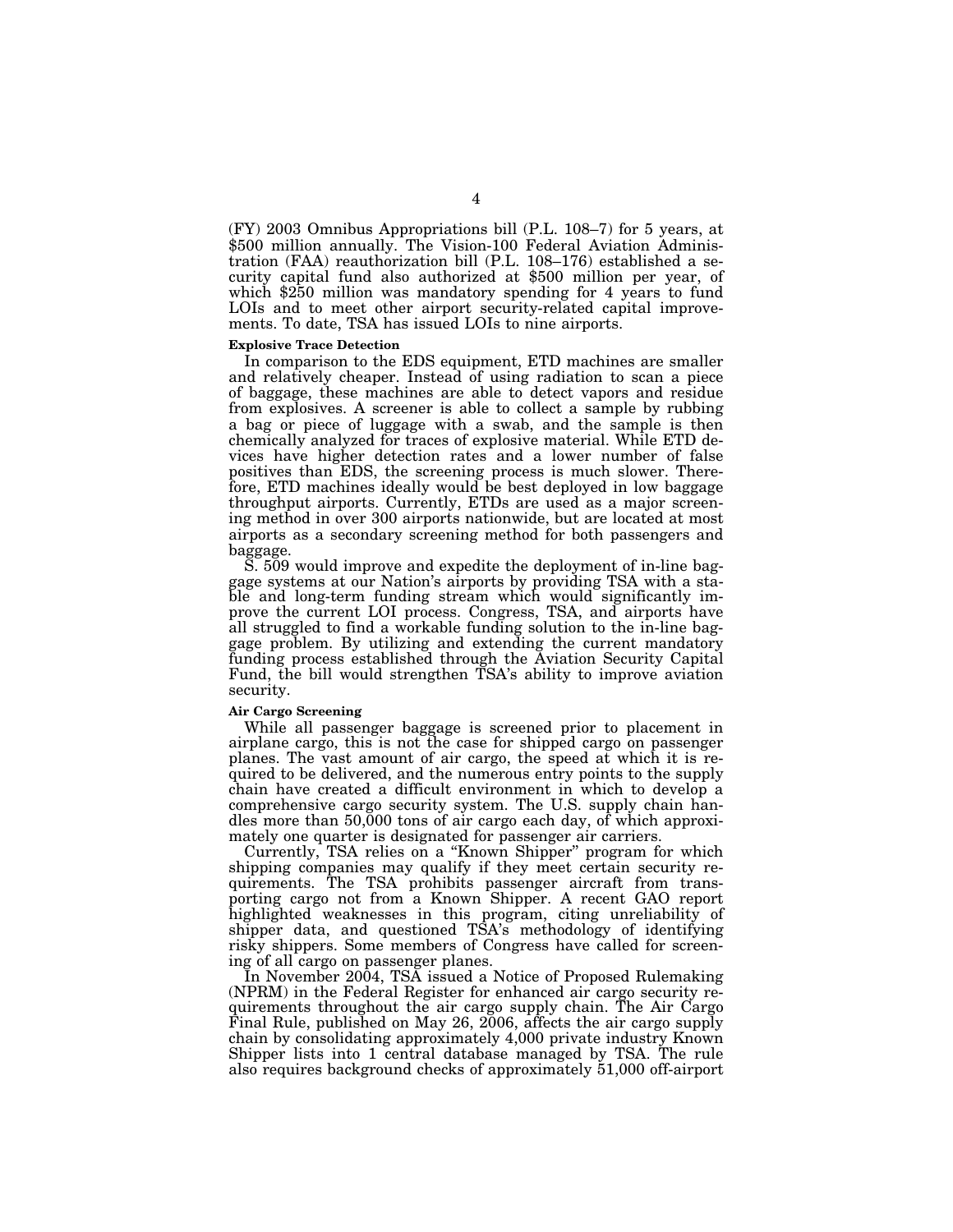freight forwarder employees and extends secure areas of airports to include ramps and cargo facilities.

As with its other programs, TSA has followed a layered approach to air cargo security, by: allowing only known shippers to offer cargo for passenger-carrying aircraft, using canine teams throughout the cargo system, screening the most high-risk cargo with electronic EDS, deploying hundreds of dedicated cargo-only aviation security inspectors to conduct scheduled and unscheduled compliance inspections in cargo facilities, requiring air carriers to physically inspect some cargo, and utilizing transportation security officers at over 250 small airports to screen all cargo at these airports, and requiring random screening in addition to the above measures.

In November 2006, TSA implemented new rules were to require 100 percent of high risk cargo to be screened with the same degree of scrutiny as checked baggage before being placed on passenger aircraft. This includes packages presented to air carriers at the airport or other facilities and packages requested to be placed on a specific flight. Additionally, TSA removed all exceptions for screening air cargo on passenger planes.

S. 509 would require TSA to provide for the screening of all cargo being carried on commercial passenger aircraft within  $\bar{3}$  years after the date of enactment of this Act. The system must allow for a level of screening "comparable" to that of checked baggage screening and ensure the security of all cargo that is shipped on passenger aircraft. The bill also included language directing TSA to evaluate the use of blast resistant cargo containers and develop a program to make such containers available to air carriers as needed to address threats, as recommended by the 9/11 Commission.

The Committee believes TSA should consider establishing a system whereby aviation ground service providers that perform cargo security screening services for passenger aircraft are compensated for costs incurred as a result of increased cargo security requirements.

#### **Passenger Checkpoint Screening Technology**

Over the past year, evolving security threats have increased the urgency of screening air passengers for explosives at checkpoints. A terrorist plot that targeted several U.S. air carriers with liquid explosives was foiled in London on August 10, 2006. The TSA responded to the scheme by enacting enhanced security measures at all airports to limit the amount of liquid materials that could be carried on commercial aircraft. This step was necessary because the agency had, and continues to have, only a limited ability to use advanced technology to detect such threat items.

Congress sought to establish a framework in ATSA for enhanced aviation security measures that incorporate advanced technology. Among the mandates included in ATSA are several provisions that are noteworthy, including stipulations for research, development, and deployment of technologies that would advance aviation security, especially explosive detection technology used for both people and baggage. In addition, ATSA establishes Federal requirements for airports to maximize the use of technology and equipment designed to detect or neutralize chemical or biological weapons.

The Committee believes the best way to provide for the research and development of technologies and techniques to prevent explosives from being placed onto passenger aircraft is to pilot these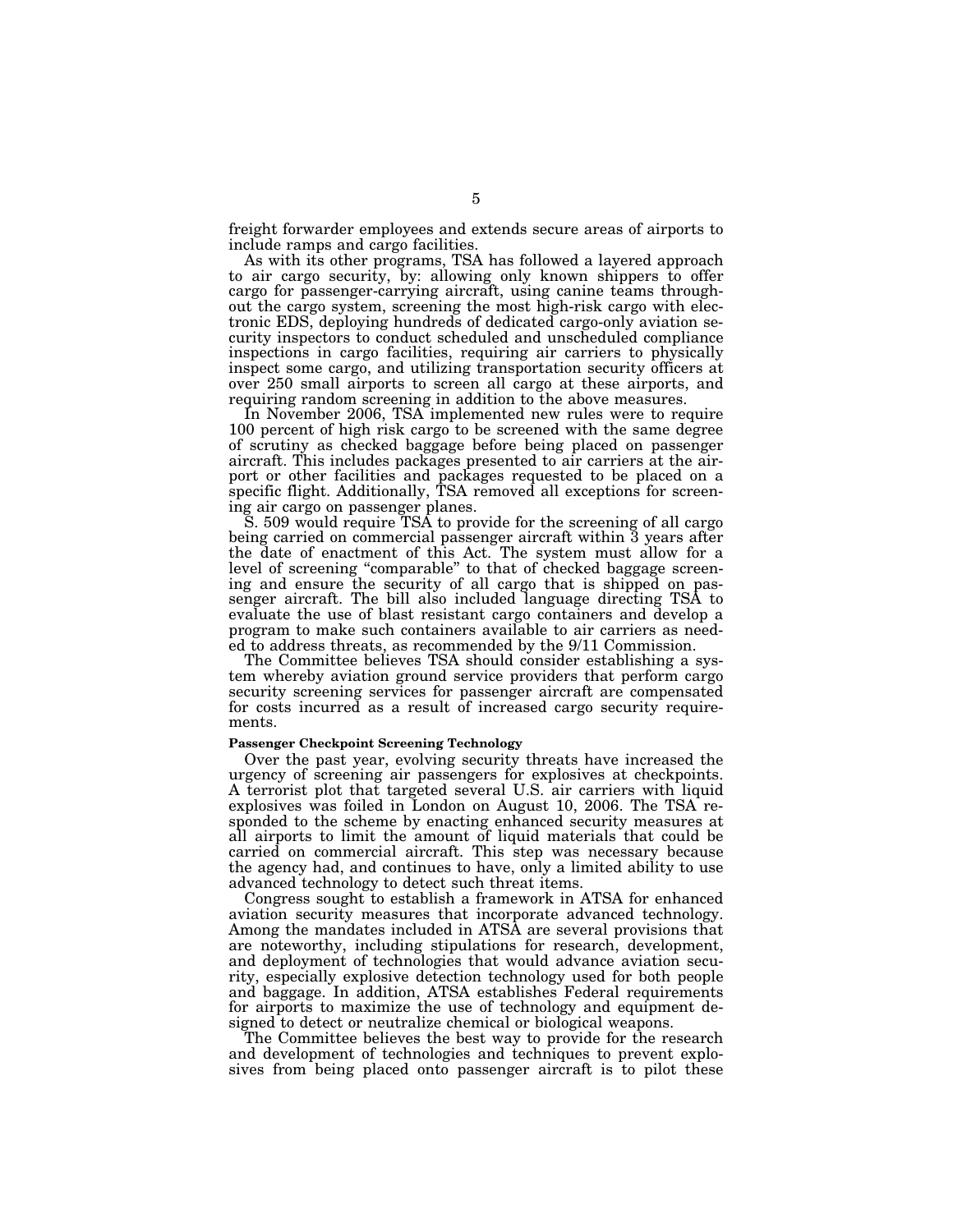technologies at a diverse group of airports. The Committee directs the Secretary to give priority for these pilot projects to airports that have demonstrated their expertise as pilot sites and were selected by TSA as model airports for the deployment of technology to detect explosives.

In implementing ATSA, TSA proposed layers of security, such as advanced screener training and installation of new machinery, that have demonstrated some progress; nevertheless, assessments by the 9/11 Commission, the DHS Office of Inspector General (OIG), as well as GAO, indicate that more improvement is still necessary. In addition to screening checked baggage, TSA has awarded contracts to private companies to create technology capable of detecting explosives, weapons, and other items carried by passengers on commercial aircraft. These devices include ''backscatter'' machines that screen individuals for hidden items, ''puffer'' machines that analyze air particles for explosives, document scanners, advanced checkpoint x-ray devices, and enhanced metal detectors.

The 9/11 Commission commented that while more advanced screening technology is being developed, Congress needs to provide the funding for, and TSA needs to move as expeditiously as possible with, the appropriate installation of explosives detection trace portals or other appropriate technology at more of the Nation's commercial airports. Backscatter technology evaluated by DHS over the last few years has demonstrated that it can provide significant improvements in threat detection at airport passenger screening checkpoints for both carry-on baggage and the screening of passengers. The Committee urges TSA to deploy this technology quickly and broadly to address security shortcomings at passenger screening checkpoints.

The Committee believes steps must be taken to improve the survivability of Flight Data and Cockpit Voice Recorders (FDRs, CVRs) to assure that complete flight information is quickly available to investigators following civil aviation accidents to determine the potential role of terrorism. Most of the FDRs and CVRs on the 9/11 flights did not survive, depriving investigators, policymakers, and the public of valuable information. The Committee also is concerned that locating and recovering FDRs and CVRs from civilian air accidents over water have proven time consuming and difficult, often taking days and weeks to recover from the ocean depths. The Committee understands deployable FDRs and CVRs avoid the crash site, and can float indefinitely over water, increasing their survivability and recoverability. Therefore, S. 509 directs the DHS Secretary, in conjunction with the Secretary of Transportation, to establish a grant program to test and certify deployable flight data, cockpit voice recorder, and emergency locator beacon technology on a civilian passenger aircraft.

S. 509 recognizes the threat presented by passengers transporting explosives through security checkpoints and addresses this risk. Under the bill, TSA must produce and fully implement a strategic plan to deploy explosive detection equipment at airport checkpoints within 1 year of its submission. The agency also must provide specialized training to the screener workforce in the areas of behavior observation, and explosives detection.

In addressing the 9/11 Commission's recommendations, TSA has been subject to harsh criticism for its efforts to develop a new, ad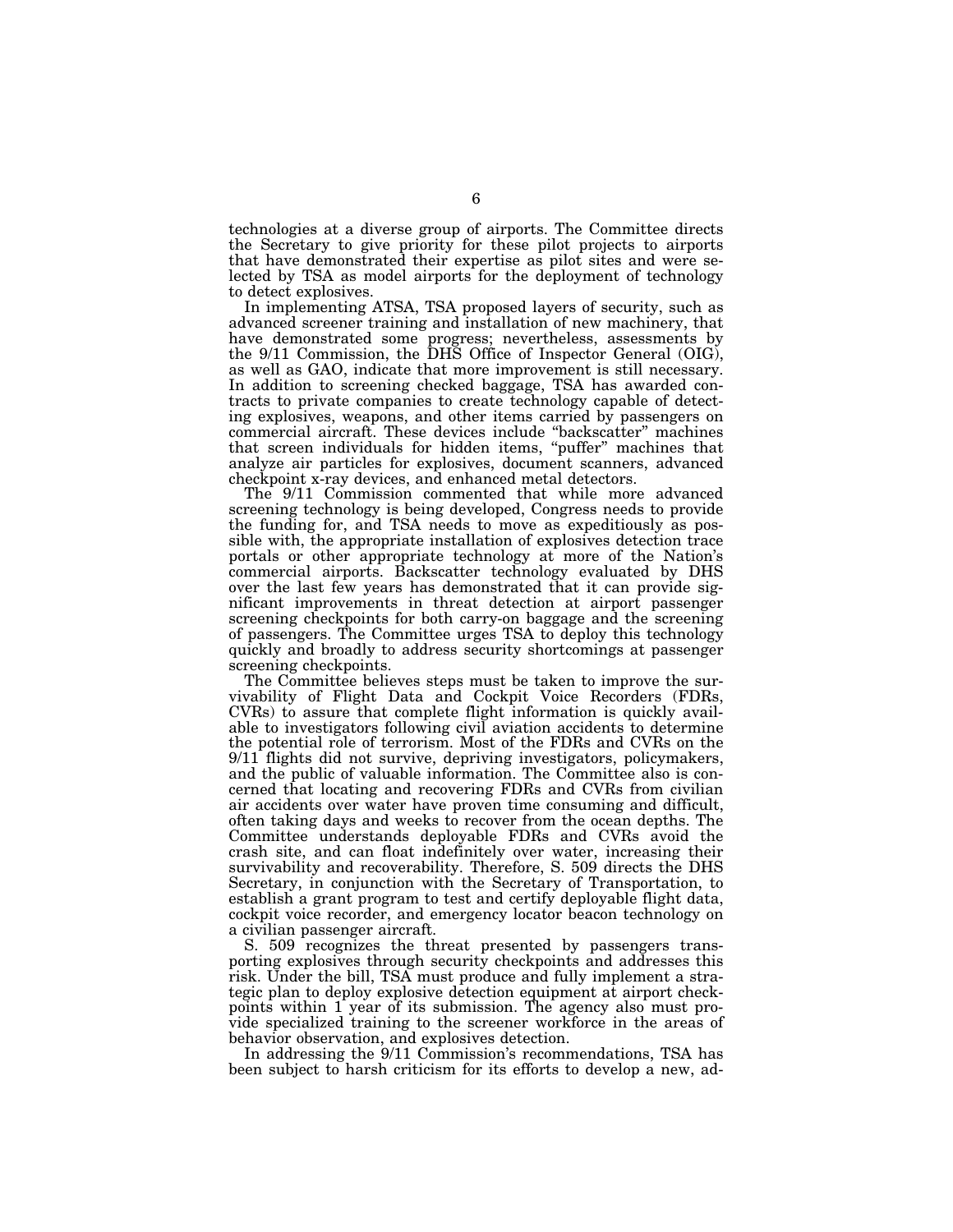vanced system to improve passenger prescreening, which have experienced consistent delays and confronted numerous privacy concerns.

Following the attacks of September 11, 2001, ATSA required the DOT to ensure that all commercial aviation passengers were prescreened using a system that evaluated the security risks of each passenger and potential need for additional screening upon the passenger's arrival at the airport. In accordance with that mandate, TSA began to develop a ''second generation'' prescreening program known as Computer Assisted Passenger Prescreening System II (CAPPS II). In contrast to its predecessor program, CAPPS II was intended to be operated by the Government, rather than by the air carriers. In 2004, 3 years after ATSA was passed, and after numerous delays and challenges, DHS was compelled to cancel the CAPPS II program and continued to utilize its existing passenger prescreening system.

Upon termination of the CAPPS II project, TSA began development of a successor program known as Secure Flight, a modified version of CAPPS II. In August 2004, TSA announced that Secure Flight would be utilized to compare passenger information, provided by aircraft operators to the agency whenever reservations for domestic flights are made, against data from consolidated watchlist databases maintained by the government. Like its predecessor, Secure Flight has faced numerous challenges and has encountered major opposition from privacy advocates.

Under the Secure Flight program, TSA plans to take over from commercial air carriers the responsibility for comparing identifying information on passengers against the records of known or suspected terrorists. However, TSA took steps to reassess or ''re-baseline'' Secure Flight in February of 2006, and has not yet completed that process. Under the current system, TSA has indicated that over 30,000 individuals have contacted the agency with verification forms and supporting documentation under this process.

In its original design, Secure Flight was an amalgamation of components from CAPPS I, CAPPS II and recommendations from the 9/11 Commission report. Secure Flight is intended only to prescreen passengers flying within the United States; a separate program for screening international flights exists within the Customs & Border Protection (CBP) division of DHS.

The DHS Appropriations Act of 2005 (Public Law 108–334) identified 10 critical aspects of the development and implementation of Secure Flight, and mandated that GAO assess and report on TSA's progress. The GAO report, published in March 2005, indicated that TSA only had accomplished 1 out of the 10 goals, with various stages of progress on the remaining nine. Overall, the report was fairly critical of TSA's slow action and expressed concern that overarching policies, technical frameworks, and cost structures had yet to be developed.

Over the course of 2006, both TSA and GAO have reported informally that progress is being made with respect to each of the 10 goals. Among the significant problems hindering the implementation of Secure Flight are the following: privacy, redress, management oversight, management policies, operations and performance goals, and life-cycle costs.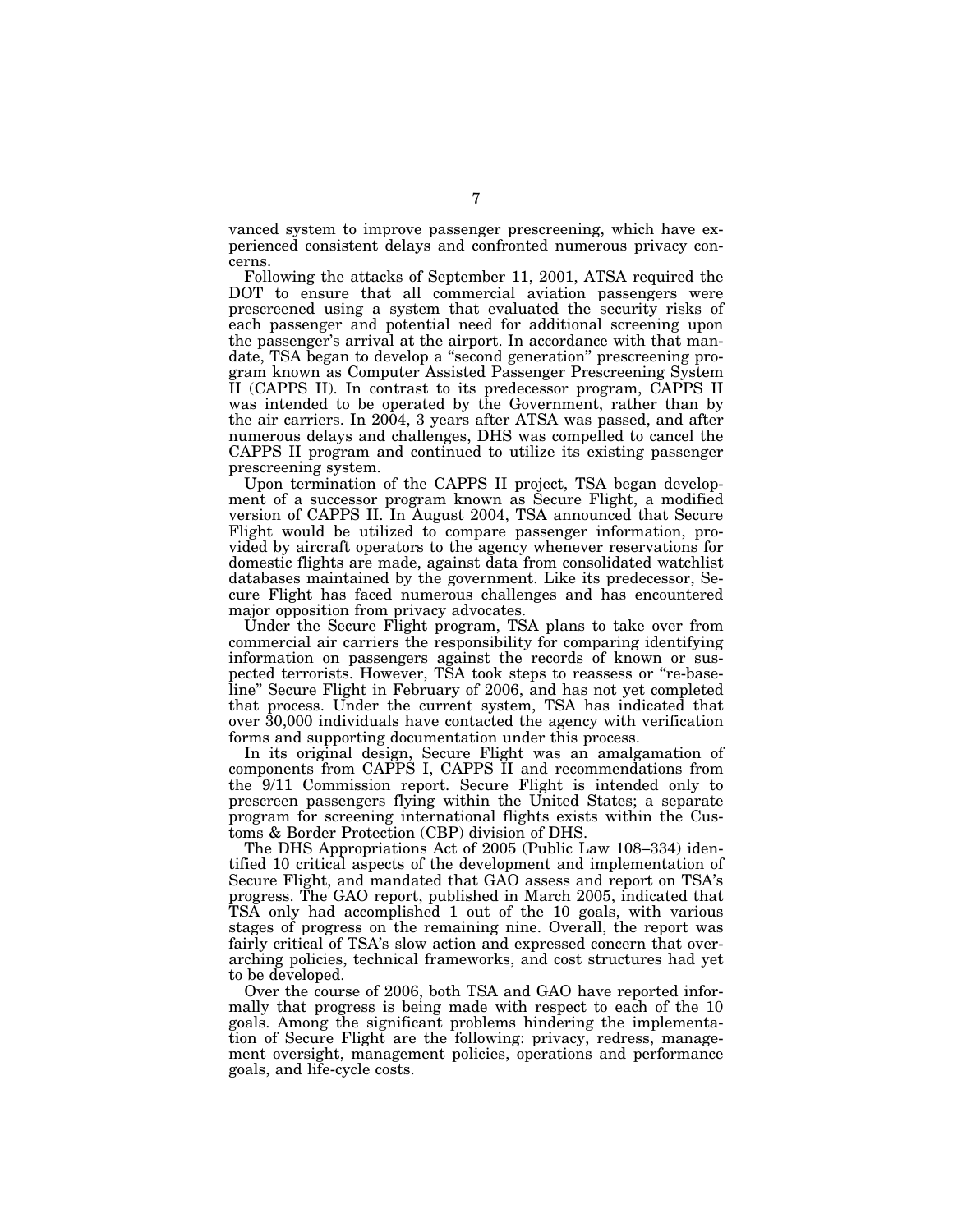To address ongoing problems in developing an advanced passenger pre-screening system, S. 509 would ensure that a system is in place to coordinate passenger redress for those individuals misidentified against the ''No-Fly'' or ''Selectee'' watchlists, and also would require TSA to submit a strategic plan to Congress for the testing and implementation of its advanced passenger prescreening system.

In addition, to address general aviation (GA) security, S. 509 would direct TSA to develop a threat assessment program that is standardized and focused on GA facilities. The bill also would require foreign-based GA aircraft entering U.S. airspace to have their passengers checked against appropriate watch lists.

#### SUMMARY OF PROVISIONS

S. 509 would seek to fully address the 9/11 Commission's recommendations on aviation security with a focus on improving TSA's layered aviation security approach and available tools. As such, the bill authorizes an extension of funding for key aviation security programs to assist with aviation security research and development (R&D) and EDS installation.

S. 509 further would require TSA to develop and implement a system to provide for the screening of all cargo being carried on passenger aircraft, and develop a system by which TSA would provide blast-resistant cargo containers to such air carriers at the discretion of the agency.

The bill directs DHS to expedite R&D pilot projects that advance technologies that can more effectively protect passenger planes from the threat of explosive devices, and requires the establishment of a grant program to fund projects the agency develops through this process.

S. 509 would mandate the continued annual dedication of \$250 million of the amounts currently collected in aviation security fees to the Aviation Security Capital Fund for the installation of in-line screening systems for the enhanced screening of checked baggage at airports. The bill would bolster the existing LOI program through changes in funding allocation requirements and by requiring a prioritization schedule for planned projects, and requiring the submission of an overdue cost-sharing study on in-line EDS.

S. 509 also would remove the existing screener cap of 45,000 fulltime equivalent (FTE) employees that is currently imposed on TSA's screener workforce, and require TSA to provide specialized training to Transportation Security Officers (TSOs) for the development of advanced security skills, including behavior observation, explosives detection, and document verification.

The bill would direct DHS to issue a strategic plan for the deployment of explosive detection equipment at airport checkpoints and would require TSA to implement the strategic plan within 1 year of its submission.

To address ongoing concerns about passenger pre-screening redress procedures, S. 509 would require DHS to create an Office of Appeals and Redress to establish and administer a timely and fair process for airline passengers who believe they been misidentified against the ''No-Fly'' or ''Selectee'' watchlists. DHS also would be required to submit a strategic plan to Congress that would include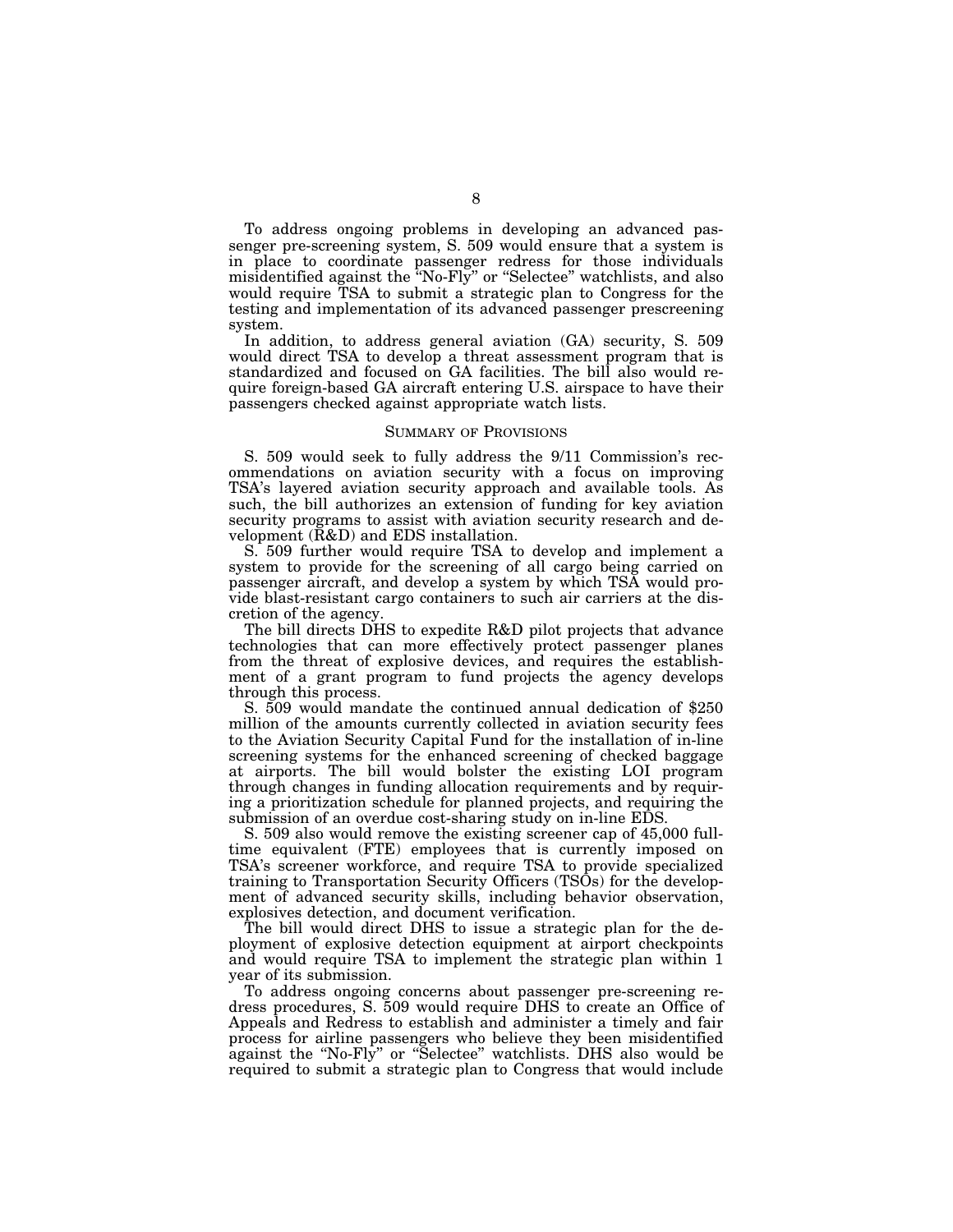timelines for the testing and implementation of its advanced passenger prescreening system.

S. 509 would require that security rules be put in place at foreign aircraft repair stations, and that TSA develop a program under which foreign registered GA aircraft must submit passenger information to TSA to be checked against appropriate watch list databases prior to entering the United States. TSA also would be directed to develop a standardized threat and vulnerability assessment program for GA airports, to perform such assessments at GA airports in the United States on a risk-assessed basis, and to study the feasibility of a grant program for GA airport operators to fund key projects to upgrade security at such facilities.

The bill would require a report on efforts to institute a sterile area access system that would grant flight deck and cabin crews expedited access to secure areas through screening checkpoints, and to deploy such system within 1 year of the report's submission.

S. 509 further would require a doubling of DHS's existing dog team capacity to be used for explosive detection across the Nation's transportation network.

#### LEGISLATIVE HISTORY

Chairman Inouye, along with Vice-Chairman Stevens, and Senators Rockefeller, Lott and Lautenberg, introduced S. 509, the Aviation Security Improvement Act, on February 6, 2007.

On January 17, 2007, the Senate Commerce Committee held a hearing to review the status of TSA's efforts to address the 9/11 Commission's air security recommendations and to consider options for strengthening the Nation's aviation security system. The Committee received testimony from Mr. Edmund ''Kip'' Hawley, Assistant Secretary for Homeland Security for TSA.

During the 109th Congress, the Committee held several other hearings related to aviation security. On February 15, 2005, the Committee held a hearing to examine the President's FY 2006 budget request for TSA, during which the Committee heard testimony from TSA, GAO, and various trade associations. On Thursday, June 9, 2005, the Committee held a hearing to review GA security with witnesses from DHS, FAA, and GA industry interests. The Committee held a hearing on December 12, 2005, to review TSA's proposal to implement enhanced aviation security procedures and remove some previous objects from the agency's ''Prohibited Items List'' with witnesses representing TSA, the air carriers and labor interests. On February 9, 2006, the Committee held a hearing on the status of TSA's primary passenger pre-screening programs, Secure Flight and Registered Traveler (RT) at which TSA and various stakeholder representatives testified. The Committee also held a hearing on April 4, 2006, to review TSA's physical screening of airline passengers and baggage at which TSA, GAO, and a representative of domestic airports testified.

On February 13, 2007, the Committee met in Executive Session during which S. 509 was considered. Three additional amendments were filed to the bill, but only 2 were offered at the Executive Session and subsequently accepted. An amendment offered by Senator Hutchison to maximize the use of DHS's National Explosives Detection Canine Team Program, and an amendment offered by Senator Kerry to require a GAO assessment of the Secure Flight pro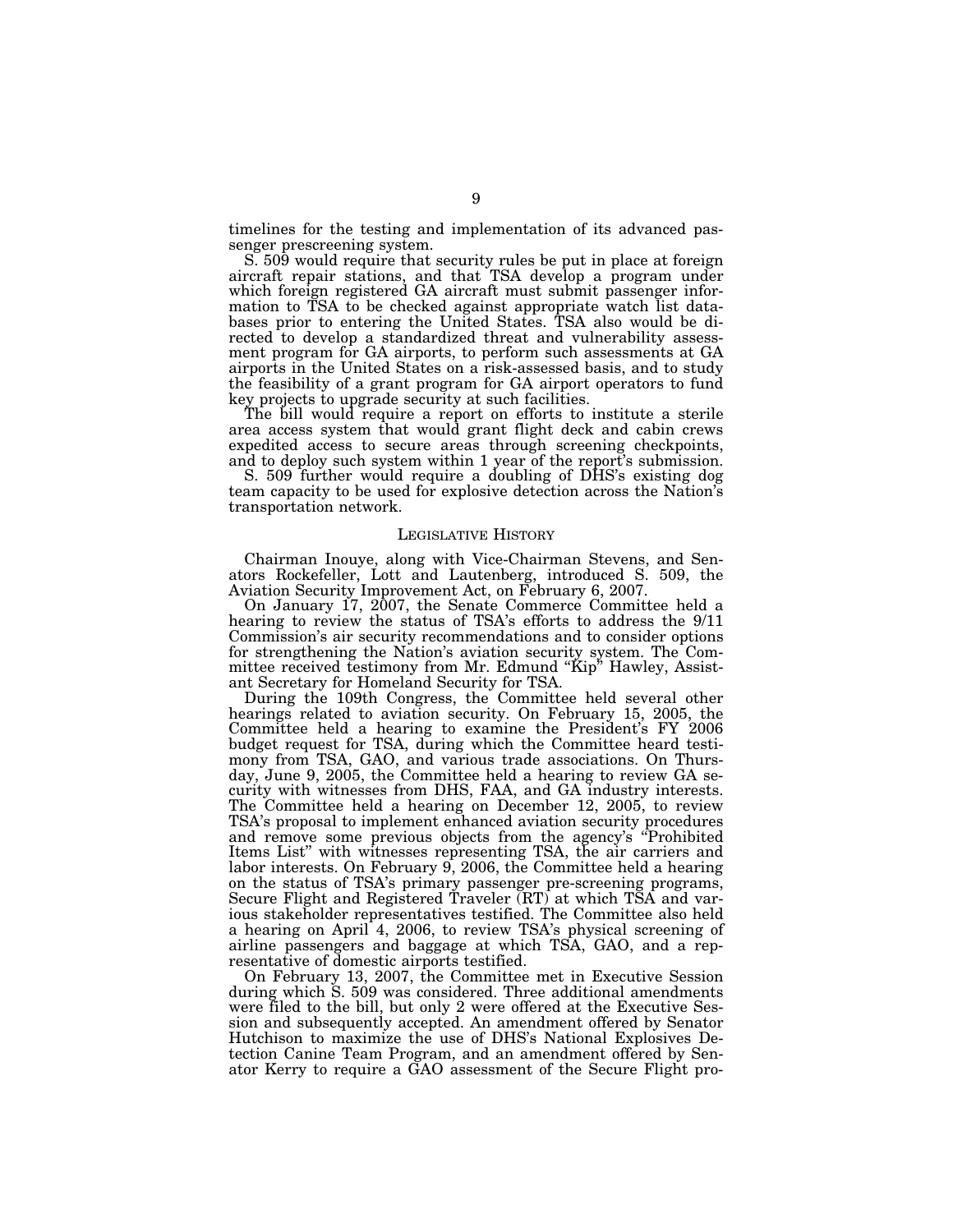gram. S. 509, as amended, was adopted unanimously by the Committee and the bill as amended was ordered reported.

#### ESTIMATED COSTS

In accordance with paragraph 11(a) of rule XXVI of the Standing Rules of the Senate and section 403 of the Congressional Budget Act of 1974, the Committee provides the following cost estimate, prepared by the Congressional Budget Office:

## MARCH 2, 2007.

#### Hon. DANIEL K. INOUYE,

*Chairman, Committee on Commerce, Science, and Transportation, U.S. Senate, Washington, DC.* 

DEAR MR. CHAIRMAN: The Congressional Budget Office has completed the enclosed cost estimate for S. 509, the Aviation Security Improvement Act.

The CBO staff contacts for this estimate are Megan Carroll (for federal costs), Sarah Puro (for the state and local impact), and Paige Piper/Bach (for the private-sector impact).

Sincerely,

#### PETER R. ORSZAG.

## Enclosure.

## *S. 509—Aviation Security Improvement Act*

Summary: S. 509 would extend and reauthorize certain federal programs related to aviation security that are primarily implemented by the Transportation Security Administration (TSA) within the Department of Homeland Security (DHS). CBO estimates that implementing the legislation would result in new discretionary spending of \$6.8 billion over the 2008–2012 period, assuming appropriation of the necessary amounts.

In addition, S. 509 would affect direct spending by authorizing TSA to collect, over the 2008–2028 period, \$250 million annually in fees from airline passengers and spend those amounts to improve security measures at airports. CBO estimates that such fees would initially exceed spending, resulting in a net reduction in direct spending of \$225 million in 2008 and \$500 million over the next 10 years. Those savings would eventually be fully offset by corresponding increases in direct spending after the agency's authority to collect fees expires in 2028, resulting in no net change in direct spending over the long run.

S. 509 would authorize airports to leverage, by issuing tax-exempt bonds, certain funds they receive as grants from TSA. The Joint Committee on Taxation (JCT) estimates that resulting reductions in revenues would total \$98 million over the 2008–2017 period.

S. 509 contains no intergovernmental mandates as defined in the Unfunded Mandates Reform Act (UMRA) and would impose no costs on state, local, or tribal governments.

S. 509 could impose private-sector mandates as defined in UMRA. The bill would require DHS to implement a system to screen all cargo transported on passenger aircraft operated by certain air carriers. The requirements established under the bill could impose mandates on entities that send cargo on passenger aircraft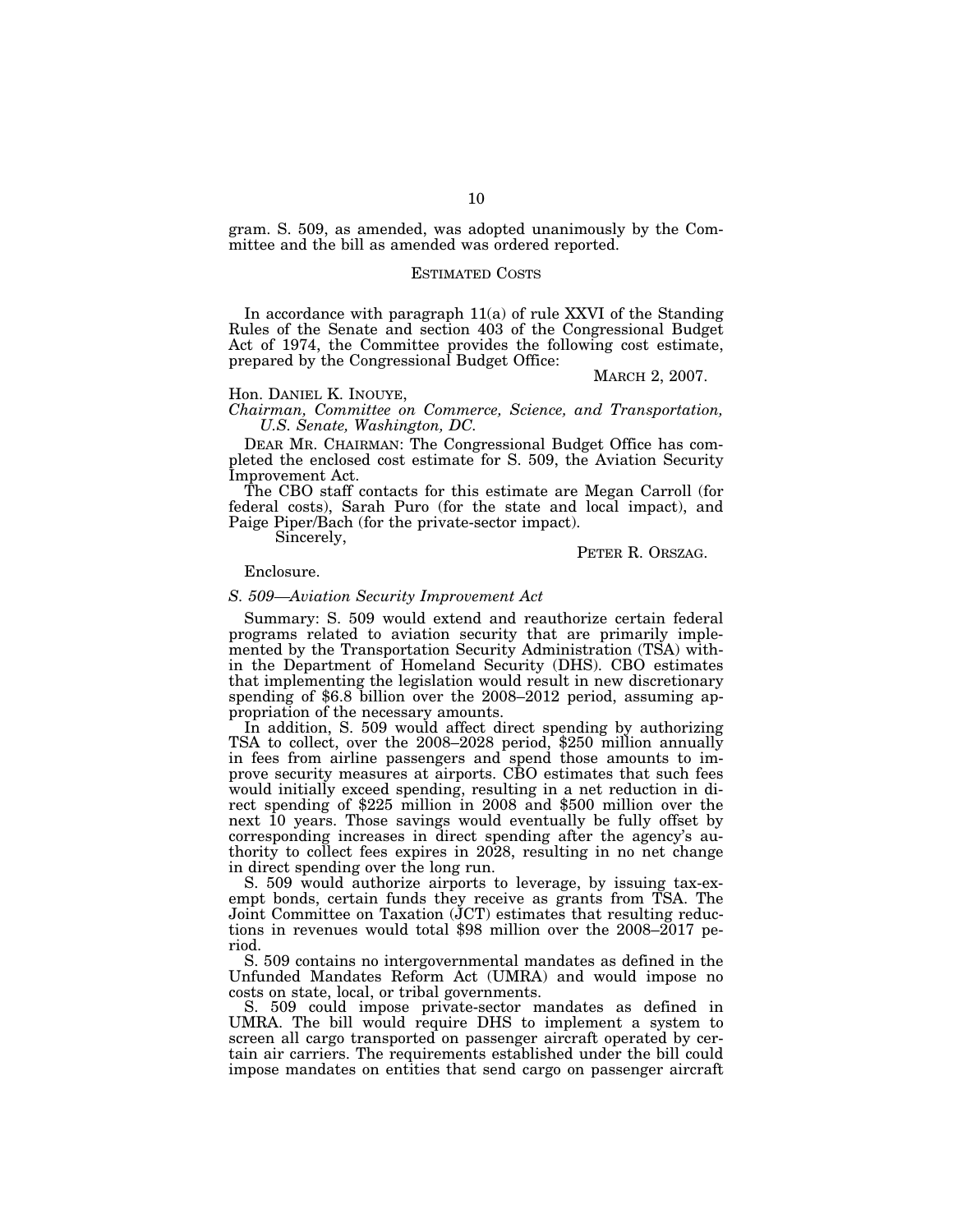or certain air carriers. Because the screening system has not been established, CBO does not have enough information to determine whether the system would impose mandates or whether the direct cost would exceed the annual threshold established by UMRA for private-sector mandates (\$131 million in 2007, adjusted annually for inflation).

Estimated cost to the Federal Government: The estimated budgetary impact of S. 509 is shown in Table 1. The costs of this legislation fall within budget function 400 (transportation).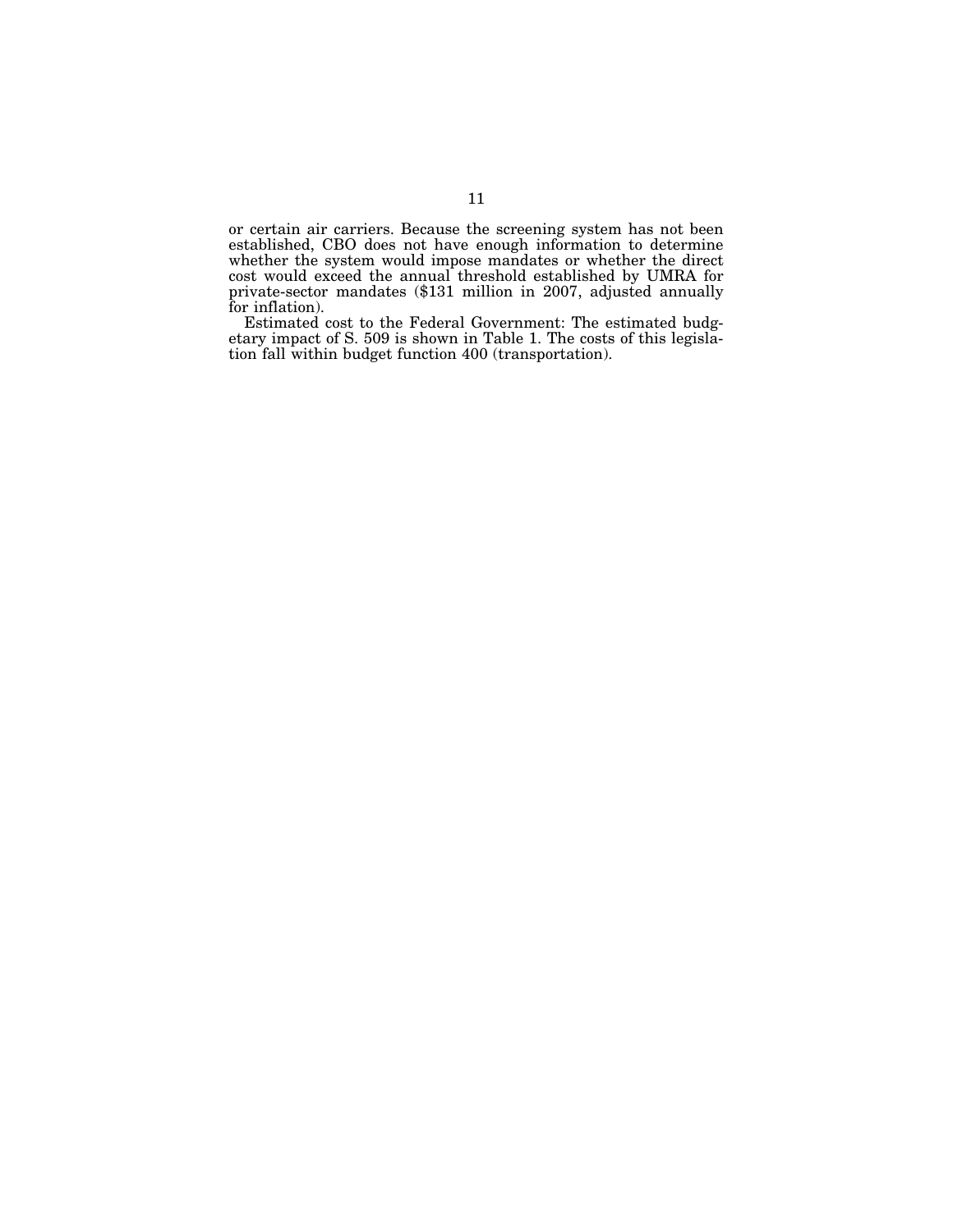|                                                       | By fiscal year, in millions of dollars- |        |        |       |      |      |
|-------------------------------------------------------|-----------------------------------------|--------|--------|-------|------|------|
|                                                       | 2007                                    | 2008   | 2009   | 2010  | 2011 | 2012 |
|                                                       | SPENDING SUBJECT TO APPROPRIATION       |        |        |       |      |      |
| Net Spending Under Current Law for Aviation Security: |                                         |        |        |       |      |      |
|                                                       | 2,367                                   |        |        |       |      |      |
|                                                       | 3.075                                   | 773    | 221    | 97    | 30   | 20   |
| Proposed Changes:                                     |                                         |        |        |       |      |      |
| Net Funding for Aviation Security:                    |                                         |        |        |       |      |      |
|                                                       | 0                                       | 2.493  | 2.571  |       |      |      |
|                                                       | $\theta$                                | 1.255  | 2.286  | 1.169 | 252  | 102  |
| In-Line Baggage Screening:                            |                                         |        |        |       |      |      |
|                                                       |                                         | 450    | 450    |       |      |      |
|                                                       |                                         | 45     | 150    | 248   | 248  | 158  |
| Cargo Security Provisions:                            |                                         |        |        |       |      |      |
|                                                       |                                         | 102    | 114    | 106   | 98   | 100  |
|                                                       |                                         | 72     | 111    | 104   | 97   | 99   |
| Other Activities:                                     |                                         |        |        |       |      |      |
|                                                       |                                         | 72     | 79     | 87    | 96   | 104  |
|                                                       |                                         | 47     | 72     | 86    | 95   | 104  |
| <b>Total Changes:</b>                                 |                                         |        |        |       |      |      |
|                                                       | $\theta$                                | 3.117  | 3,214  | 193   | 194  | 204  |
|                                                       |                                         | 1.419  | 2.619  | 1,607 | 692  | 463  |
| Net Spending Under S. 509 for Aviation Security:      |                                         |        |        |       |      |      |
|                                                       | 2.367                                   | 3.117  | 3.214  | 193   | 194  | 204  |
|                                                       | 3.075                                   | 2.192  | 2.840  | 1.704 | 722  | 483  |
|                                                       | CHANGES IN DIRECT SPENDING AND REVENUES |        |        |       |      |      |
| Net Aviation Security Fees and Spending b.            |                                         |        |        |       |      |      |
|                                                       |                                         |        |        |       |      |      |
|                                                       |                                         | $-225$ | $-162$ |       |      |      |
|                                                       |                                         |        |        |       |      |      |

## TABLE 1.—BUDGETARY EFFECTS OF S. 509

Note: Negative numbers indicate reductions in spending or reductions in revenues; \* = between  $-$ \$500,000 and zero.<br>¤The 2007 level is the net amount appropriated for that year for aviation security.<br>□The legislation's cha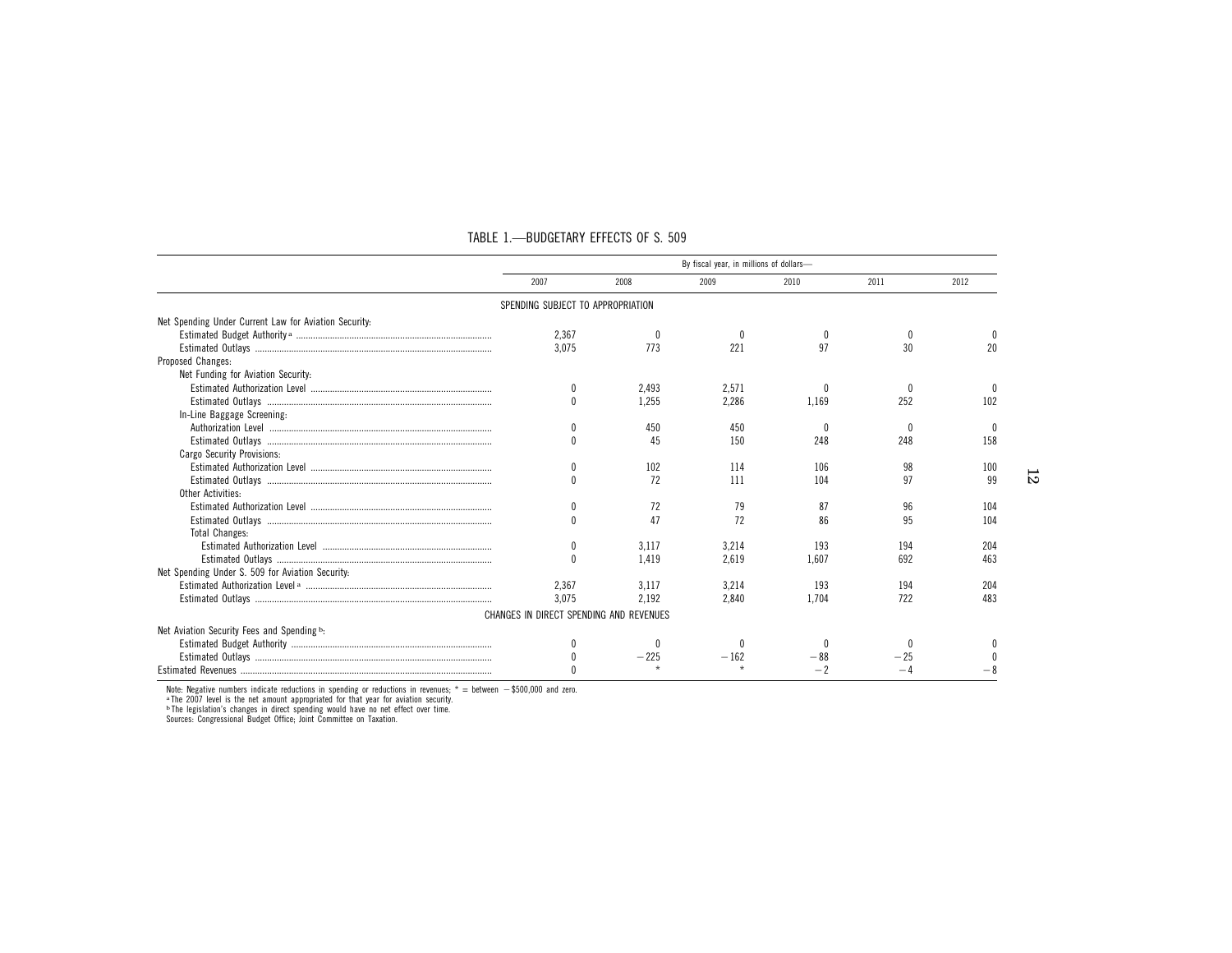Basis of estimate: CBO estimates that implementing S. 509 would cost \$6.8 billion over the 2008–2012 period, assuming appropriation of the amounts authorized and estimated to be necessary. In addition, over the next 10 years, CBO estimates that the bill would increase both offsetting receipts and direct spending by about \$2.5 billion, resulting in a net reduction in direct spending of \$500 million over that time. (Over the long run, however, we estimate that the bill would have no net effect on direct spending.) Finally, S. 509 would result in forgone revenues totaling \$98 million over the next 10 years. For this estimate, we assume that the legislation will be enacted before the end of fiscal year 2007 and that the necessary amounts will be appropriated each year. Estimated outlays are based on historical spending patterns for existing or similar programs.

## *Spending subject to appropriation*

CBO estimates that implementing S. 509 would cost about \$6.8 billion over the 2008–2012 period, assuming appropriation of the necessary amounts. Most of that funding would be used to continue TSA's existing aviation security programs. Other amounts would be used for in-line baggage screening systems at airports, activities related to cargo security, and other aviation security activities.

Aviation Security. The bill would authorize the appropriation of sums necessary for TSA's aviation security programs for fiscal years 2008 and 2009, particularly for salaries for screeners of passengers and baggage, and for related expenses. CBO estimates that implementing those programs would require gross appropriations totaling \$10.1 billion over the next two years. (The gross appropriation level for aviation security programs in 2007 is \$4.8 billion.) That estimate is based on information from TSA regarding the cost of continuing existing programs and implementing certain new provisions of S. 509. Those provisions would lift the existing cap on the number of full-time equivalent staff TSA may employ and require TSA or DHS to:

• Strengthen passenger prescreening and security at airport checkpoints;

• Establish certain appeal and redress procedures for passengers wrongly delayed or prohibited from boarding a flight; • Certify aviation security programs at foreign repair stations; and

• Implement systems to grant airline crews expedited access through airport screening checkpoints.

CBO assumes that a portion of the \$10.1 billion authorized for aviation security over the 2008–2009 period would come from certain fees that TSA is authorized to collect to offset the agency's costs. Most of those collections would result from fees charged on tickets sold by commercial airlines. Additional collections would result from security fees paid directly to TSA by air carriers. Under existing law, TSA's authority to collect and spend such fees is subject to appropriation.

Based on information from TSA about the anticipated numbers of airline passengers and travel patterns, CBO estimates that such fees would offset nearly \$5 billion of the amounts provided for aviation security over the 2008–2009 period, thus reducing the net appropriation that would be necessary to implement the legislation.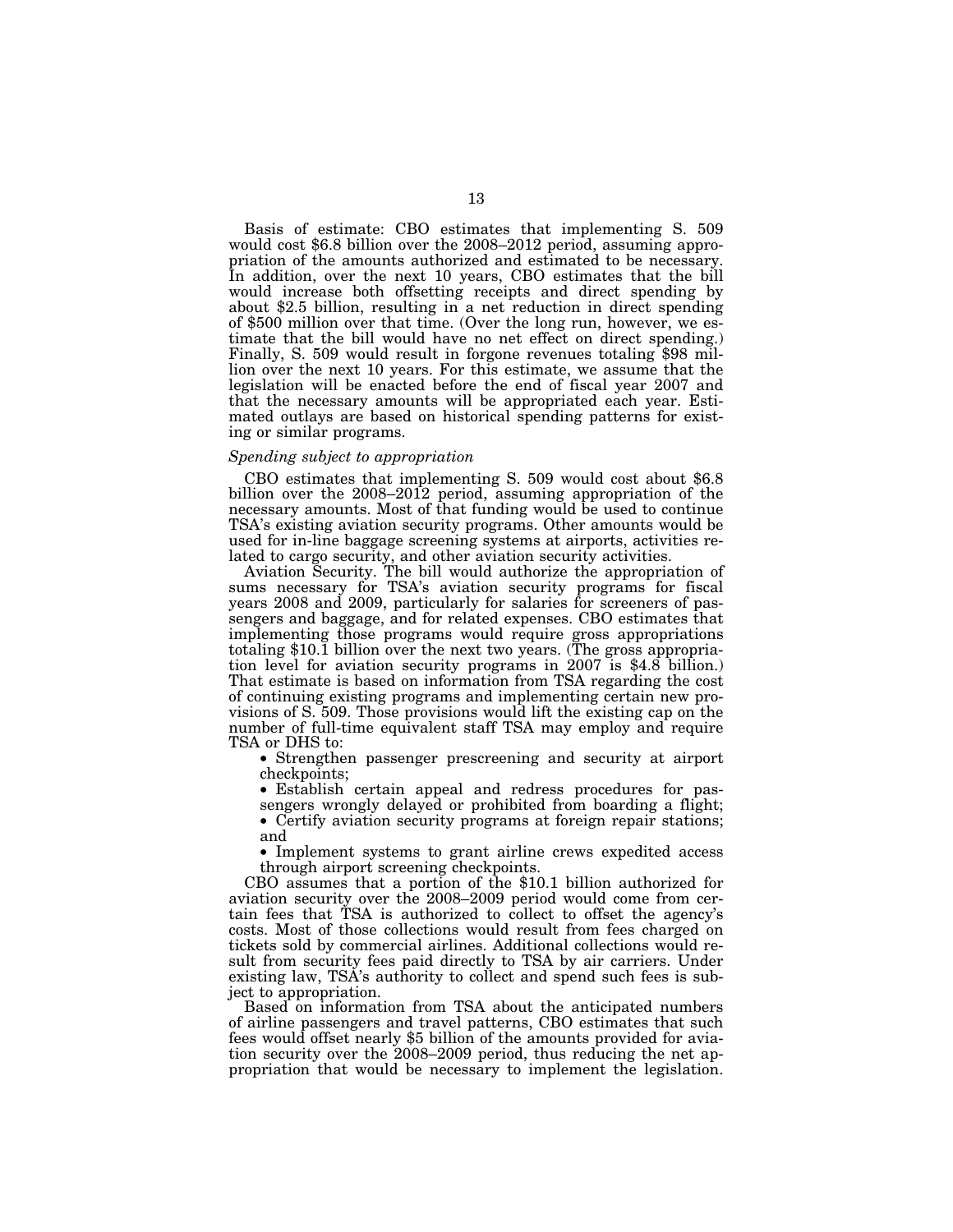Accordingly, we estimate that fully funding aviation security programs under S. 509 would require net appropriations totaling about \$5.1 billion over the 2008–2009 period—averaging about \$2.5 billion a year. (By comparison, net appropriations totaled a little under \$2.4 billion for 2007.) We estimate that the net outlays resulting from such funding would total \$5.1 billion over the 2008– 2009 period.

In-Line Baggage Screening. S. 509 would authorize the appro- priation of \$450 million in each of fiscal years 2008 and 2009 for grants to airports. Airports would use those amounts to install inline systems to screen checked baggage. (These systems allow checked baggage to be screened within an airport's baggage conveyor system.) Based on information from TSA and historical spending patterns for such grants, CBO estimates that fully funding this provision would cost \$45 million in 2008 and \$849 million over the 2008–2012 period, with additional spending of \$51 million occurring in later years.

Cargo Security. S. 509 would direct TSA and DHS to undertake efforts to enhance the security of cargo transported aboard passenger aircraft. Specifically, the legislation would require the TSA to establish a system for screening such cargo that provides a level of security comparable to the level of effort for passenger-checked baggage. The legislation also would require DHS to expedite certain research and establish a pilot program to support projects to improve the safety of cargo transported aboard passenger aircraft. Finally, S. 509 would direct TSA to purchase blast-resistant cargo containers and distribute them to certain air carriers. Taken together, CBO estimates that those provisions would cost \$72 million in 2008 and \$483 million over the next five years.

*Enhanced Cargo Screening.* S. 509 does not specify how TSA should enhance cargo screening. According to the agency, it is currently in the process of evaluating a range of technologies and systems that could be used to strengthen its current risk-based techniques to selectively screen air cargo. For this estimate, CBO assumes that, under S. 509, the agency would double its current level of effort related to screening air cargo. Under the legislation, the agency would hire more cargo inspectors and program managers and develop a program to certify cargo shippers. Based on current levels of spending for cargo screening, CBO estimates that those activities would cost \$45 million in 2008 and \$298 million over the next five years.

*DHS research programs.* The bill would require DHS to establish a program to fund projects to deploy and test certain technologies, particularly to mitigate the risk of explosions aboard passenger aircraft. S. 509 specifies that technologies studied should include blast-resistant cargo containers and other technologies to enhance the security of cargo. Based on information from DHS about the cost of similar programs, CBO estimates the proposed projects would cost \$15 million in 2008 and \$135 million over the next five years.

*Blast-Resistant Cargo Containers.* Based on information from TSA, CBO estimates that purchasing and distributing blast-resistant cargo containers to air carriers would cost \$12 million in 2008 and \$50 million over the 2008–2012 period, with additional spending continuing beyond that time. That estimate assumes that the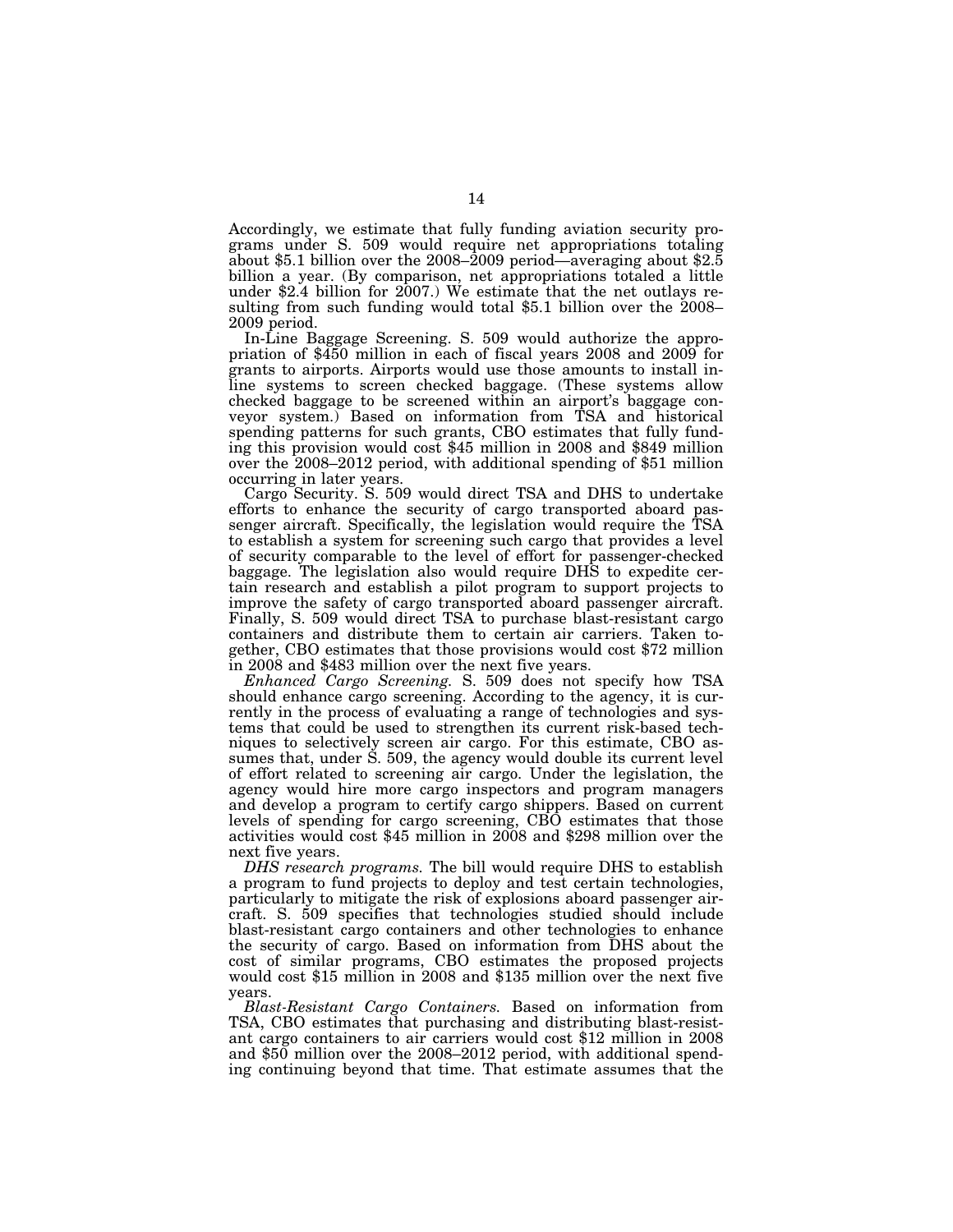containers are provided to nearly 600 wide-body aircraft over a three-year period and includes annual costs to repair and maintain them.

Other Provisions. CBO estimates that implementing other provisions of S. 509 would require appropriations totaling \$438 million over the next five years. That amount includes:

• \$258 million for DHS programs to conduct research and develop technologies related to transportation security;

• \$105 million to train and expand the use of canine teams in detecting explosives at airports, and;

• \$75 million for grants to enhance security at general aviation airports.

Those estimates are based on information from TSA regarding costs of existing or similar programs. Based on historical spending patterns, CBO estimates that fully funding those activities would cost \$47 million in 2008 and \$404 million over the next five years, assuming appropriation of the necessary amounts.

## *Direct spending and revenues*

The legislation's effect on direct spending and revenues over the next 10 years is shown in Table 2.

Direct Spending. S. 509 would authorize TSA to spend, without further appropriation, \$250 million annually over the 2008–2028 period from TSA' s aviation security capital fund. TSA would use amounts in that fund to help airports install certain equipment to screen checked baggage. CBO estimates that this provision would increase direct spending by \$25 million in 2008 and \$2 billion over the next 10 years.

To offset the cost of those activities, the legislation would authorize the agency to collect passenger fees totaling \$250 million a year over the 2008–2028 period. Under current law, such fees may be collected only to the extent provided for in advance in appropriations acts, and income from those fees is recorded as an offset to appropriated spending for TSA' s existing aviation security programs. S. 509 would require TSA to collect \$2.5 billion over the 2008–2017 period from passengers without subsequent legislation. Because S. 509 would cause such fees to be used to finance activities related to installing screening equipment and improving explosives detection at airport checkpoints, such fees would not be available to reduce the costs of other TSA spending. In other words, the collections under S. 509 would lead to a reduction in the amount of fees recorded as offsets to appropriated spending—essentially changing some discretionary offsetting collections into mandatory offsetting receipts. By doing so, those collections would no longer be available to offset annual discretionary appropriations.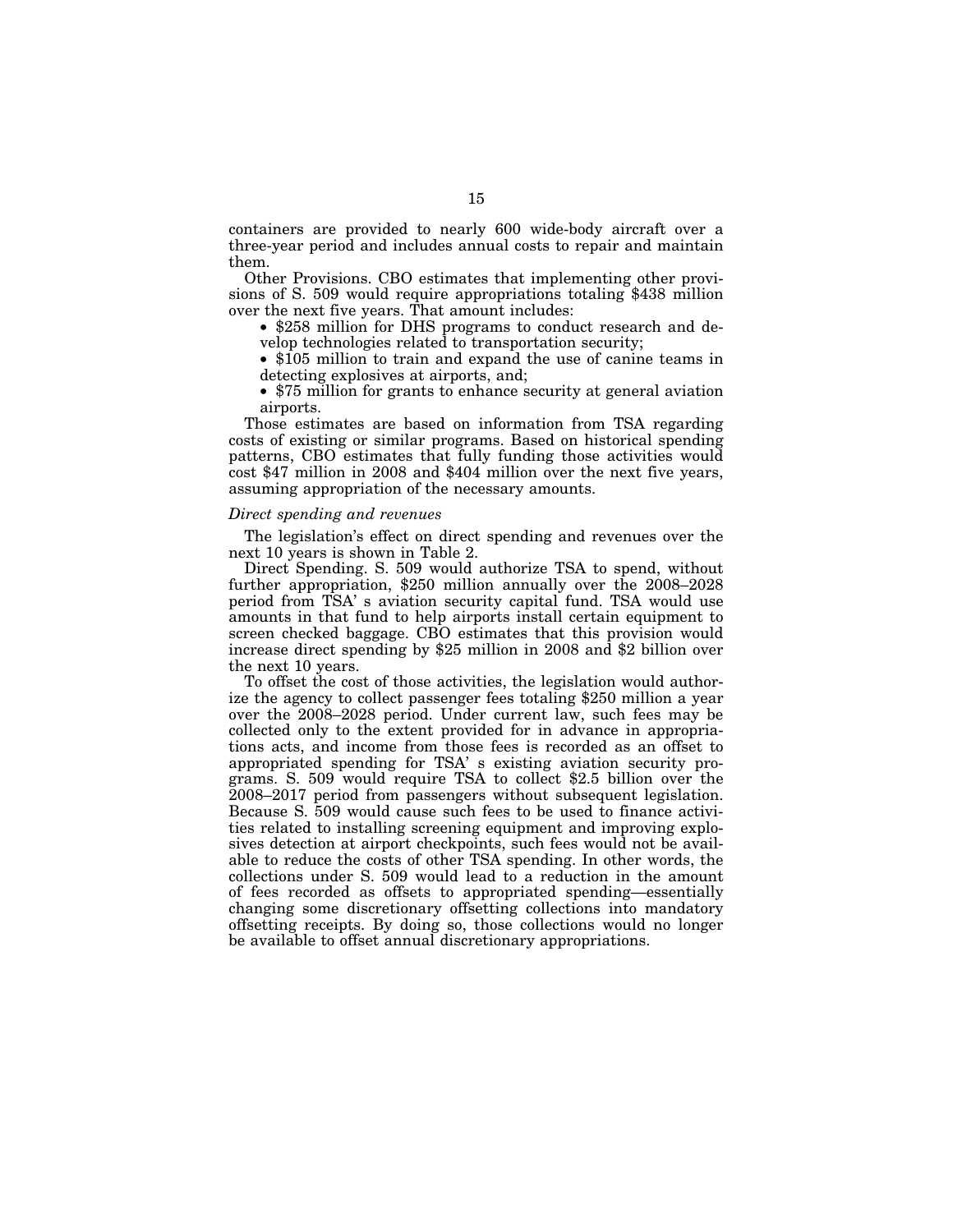TABLE 2.—ESTIMATED CHANGES IN DIRECT SPENDING AND REVENUES UNDER S. 509

|                                                                                           | By fiscal year, in millions of dollars- |              |          |                                                  |              |              |              |              |              |              |
|-------------------------------------------------------------------------------------------|-----------------------------------------|--------------|----------|--------------------------------------------------|--------------|--------------|--------------|--------------|--------------|--------------|
|                                                                                           | 2008                                    | 2009         | 2010     | 2011                                             | 2012         | 2013         | 2014         | 2015         | 2016         | 2017         |
|                                                                                           |                                         |              |          | CHANGES IN DIRECT SPENDING a                     |              |              |              |              |              |              |
| <b>Aviation Security Cap-</b><br>ital Fund: Gross<br>Spending:<br>Estimated<br>Budget Au- |                                         |              |          |                                                  |              |              |              |              |              |              |
| thority<br>Estimated Out-                                                                 | 250                                     | 250          | 250      | 250                                              | 250          | 250          | 250          | 250          | 250          | 250          |
| lays<br>Offsetting Receipts:<br>Estimated<br>Budget Au-                                   | 25                                      | 88           | 162      | 225                                              | 250          | 250          | 250          | 250          | 250          | 250          |
| thority<br><b>Estimated Out-</b>                                                          | $-250$                                  | $-250$       |          | $-250$ $-250$ $-250$ $-250$                      |              |              | $-250$       | $-250$       | $-250$       | $-250$       |
| lavs<br>Net Spending:<br>Estimated<br>Budget Au-                                          |                                         |              |          | $-250$ $-250$ $-250$ $-250$ $-250$ $-250$ $-250$ |              |              |              | $-250$       | $-250$       | $-250$       |
| thority<br>Estimated Out-                                                                 | $\mathbf{0}$                            | 0            | $\theta$ | $\theta$                                         | $\mathbf{0}$ | $\mathbf{0}$ | $\mathbf{0}$ | $\mathbf{0}$ | $\mathbf{0}$ | $\mathbf{0}$ |
| lavs                                                                                      |                                         | $-225 - 163$ | $-88$    | $-25$                                            | $\mathbf{0}$ | $\mathbf 0$  | 0            | 0            | $\mathbf{0}$ | $\theta$     |
| <b>CHANGES IN REVENUES</b>                                                                |                                         |              |          |                                                  |              |              |              |              |              |              |
| Estimated Revenues                                                                        | $\star$                                 | $\star$      | $-2$     | $-4$                                             | $-8$         | $-11$        | $-14$        | $-17$        | $-19$        | $-22$        |

Note: Negative numbers indicate reductions in spending or reductions in revenues. \* = between  $-\$500,000$  and zero.<br><sup>a</sup> The legislation's changes in direct spending would have no net effect over time.

Sources: Congressional Budget Office; Joint Committee on Taxation.

Based on historical spending patterns for similar activities, CBO estimates that fees collected under this provision would exceed the amounts spent for installation of screening equipment over the next few years. Hence, we estimate that enacting S. 509 would reduce net direct spending by \$225 million in 2008 and \$500 million over the next 10 years. (After TSA's authority to collect fees expires in 2028, those savings would eventually be offset by corresponding increases in direct spending.)

Revenues. S. 509 would authorize airports to leverage certain funds they receive as grants from TSA. The Joint Committee on Taxation estimates that, under the legislation, airports would use this authority to issue additional tax-exempt bonds, and that consequent reductions in revenues would total \$98 million over the 2008–2017 period.

Estimated impact on state, local, and tribal governments: S. 509 contains no intergovernmental mandates as defined in UMRA and would impose no costs on state, local, or tribal governments. The bill would authorize grants for which state and local governments would be eligible to apply. Any resulting costs to those entities would result from complying with conditions of aid.

Estimated impact on the private sector: S. 509 could impose private-sector mandates as defined in UMRA. The bill would require DHS to implement a system to screen all cargo transported on passenger aircraft within three years of enactment. The system would be required, at a minimum, to provide a level of security comparable to the level of security in effect for passenger checked baggage. The requirements established under the bill could impose mandates on entities that send cargo on passenger aircraft or certain air carriers. Under current law, DHS is required to provide for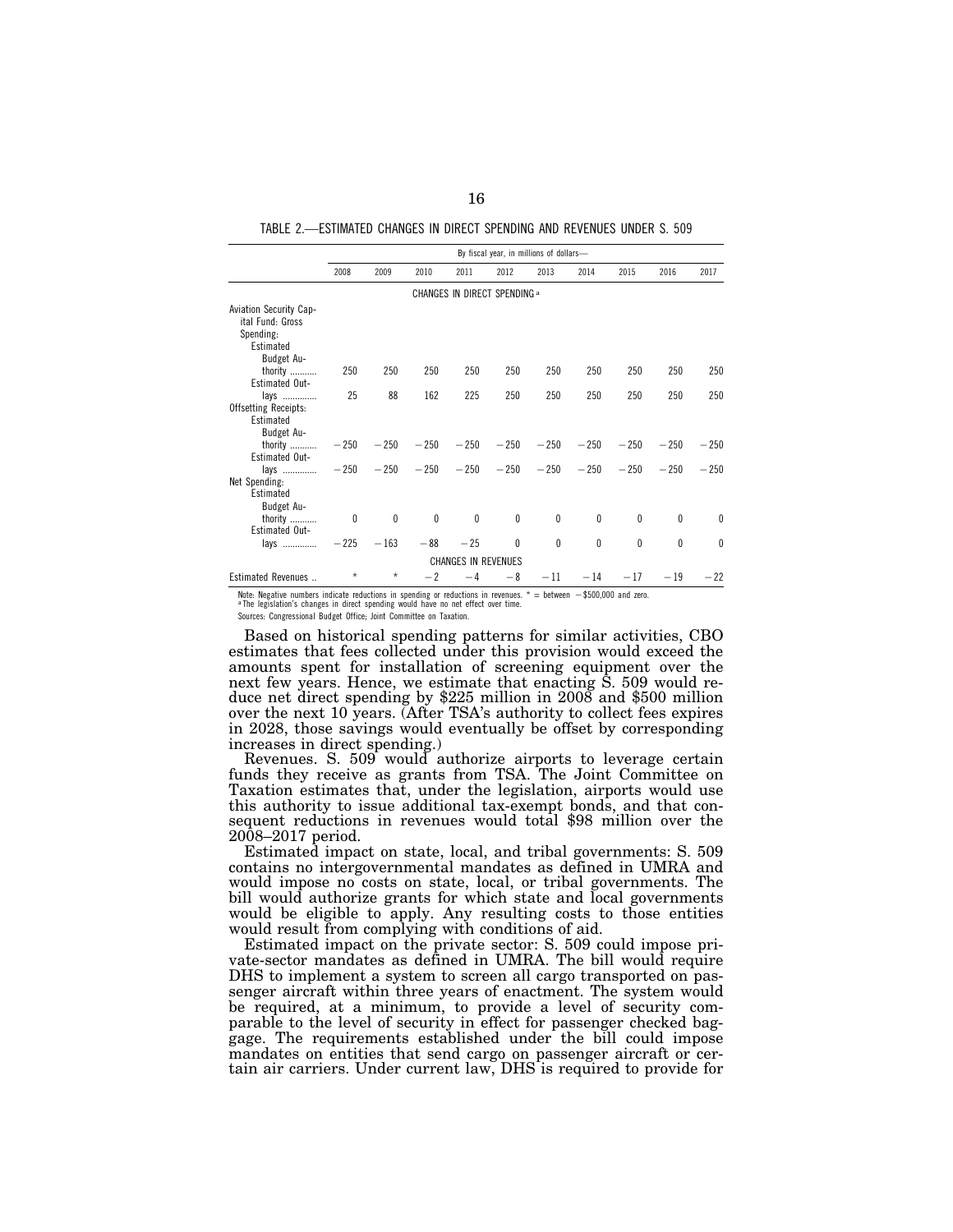the screening of all property, including cargo and other articles, that are carried aboard a passenger aircraft. According to government sources, however, DHS would have to enhance its current screening system to meet the requirements of the bill and such enhancements could impose mandates on the private sector.

Because the screening system has not been established, CBO does not have enough information to determine whether the system would impose new mandates or whether the direct cost would exceed the annual threshold established by UMRA for private-sector mandates (\$131 million in 2007, adjusted annually for inflation).

Previous CBO estimate: On February 2, 2007, CBO transmitted a cost estimate for H.R. 1, the Implementing the 9/11 Commission Recommendations Act of 2007, as passed by the House of Representatives on January 9, 2007. Title IV of that legislation contains provisions that would affect aviation security programs.

Differences in our estimates of discretionary spending under title IV of H.R. 1 and S. 509 result primarily because H.R. 1 would authorize appropriations to continue existing aviation programs over a longer period of time. In addition, we estimate that implementing provisions of H.R. 1 that would require TSA to inspect 100 percent of all cargo transported aboard passenger aircraft would cost significantly more than provisions of S. 509 related to air cargo security.

Differences in the estimates of direct spending under H.R. 1 and S. 509 result because the two pieces of legislation would extend TSA's Aviation Capital Security Fund for different periods of time.

S. 509 contains provisions that the Joint Committee on Taxation estimates would increase the level of tax-exempt bonds, causing reductions in revenues. Title IV of H.R. 1 would not affect revenues.

Neither title IV of H.R. 1 nor S. 509 contain intergovernmental mandates as defined in UMRA. H.R. 1 would require DHS to establish a system to inspect 100 percent of cargo carried aboard certain passenger aircraft by the end of fiscal year 2009. Because the system has not been established, CBO did not have enough information to determine if the system would impose new mandates on private-sector entities or whether the direct cost would exceed the annual threshold.

Estimate prepared by: Federal Costs: Megan Carroll; Impact on State, local, and tribal governments: Sarah Puro; Impact on the Private Sector: Paige Piper/Bach.

Estimate approved by: Peter H. Fontaine, Deputy Assistant Director for Budget Analysis.

#### REGULATORY IMPACT STATEMENT

In accordance with paragraph 11(b) of rule XXVI of the Standing Rules of the Senate, the Committee provides the following evaluation of the regulatory impact of the legislation, as reported:

## NUMBER OF PERSONS COVERED

The reported bill would take steps to improve aviation security in the United States through the development of new Federal programs and modification of existing law. The bill affects DHS, TSA, FAA, and other entities already subject to DHS and FAA rules and regulations, thus the number of persons covered should be con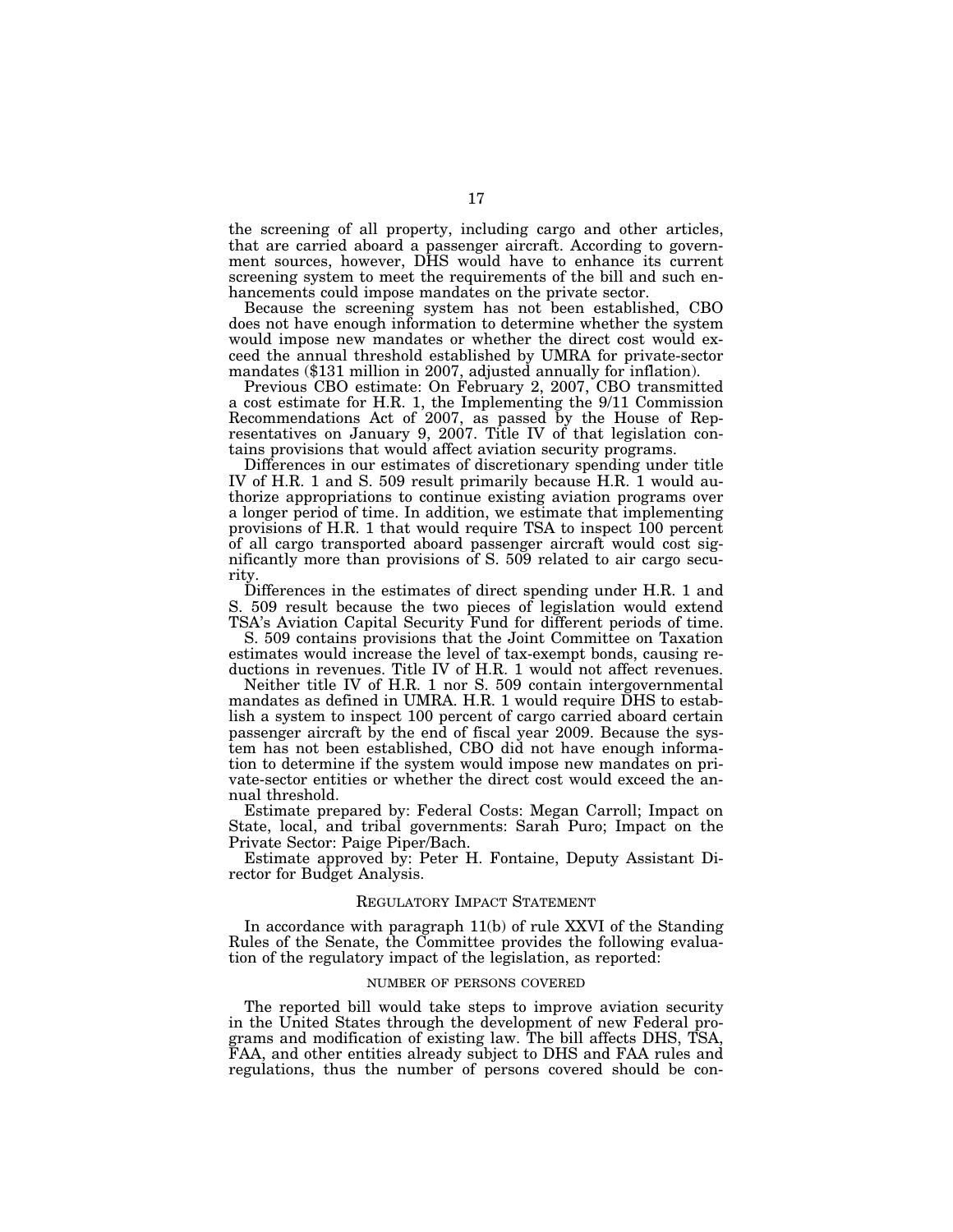sistent with the current levels of individuals impacted under existing DHS and FAA regulations.

#### ECONOMIC IMPACT

S. 509 is not expected to have a negative impact on the U.S. economy. Proper application of the key provisions of the legislation on cargo security should not impede the movement of air cargo while providing a significantly heightened level of security. The bill would authorize the necessary funding in key areas to establish a more secure system by requiring DHS to take steps to protect the system.

## PRIVACY

The reported bill would have a minimal impact on the privacy rights of individuals, and provisions that seek to improve the redress process for the commercial airline passenger prescreening system should provide improved government support for individuals who have been falsely identified as a potential threat against existing passenger watchlists.

#### PAPERWORK

It is not anticipated that there would be a major increase in paperwork burdens resulting from the enactment of S. 509. In those areas where the legislation requires additional paperwork, such as reporting requirements for general aviation aircraft entering the United States from foreign locations, it is aimed at improving the security of the national air transportation system.

#### SECTION-BY-SECTION ANALYSIS

## *Section 1. Short title; Table of contents*

This section would provide a title for the bill, the ''Aviation Security Improvement Act'', and a table of contents.

## *Section 2. Extension of authorization for aviation security funding*

This section would provide an extension of funding for aviation security at a level of such sums as necessary through FY 2009.

#### *Section 3. Passenger aircraft cargo screening*

This section would require the Secretary of Homeland Security, within 3 years, to act through the TSA Administrator to develop a system that would provide for the screening of all cargo being transported on passenger aircraft. This system would be required to meet minimum standards using equipment, technology, procedures, personnel, or other methods identified by TSA that would provide a level of security comparable to that used for passenger checked baggage. The Secretary of Homeland Security also would be directed to provide a report to Congress that details the system within 1 year of its implementation.

Under this section, the Secretary of Homeland Security would be permitted to issue an interim final rule as a temporary regulation to implement the cargo screening system without regard to standard administrative rulemaking procedures. If an interim final rule is issued, the Secretary of Homeland Security then would be required to issue a final rule that is in accordance with standard ad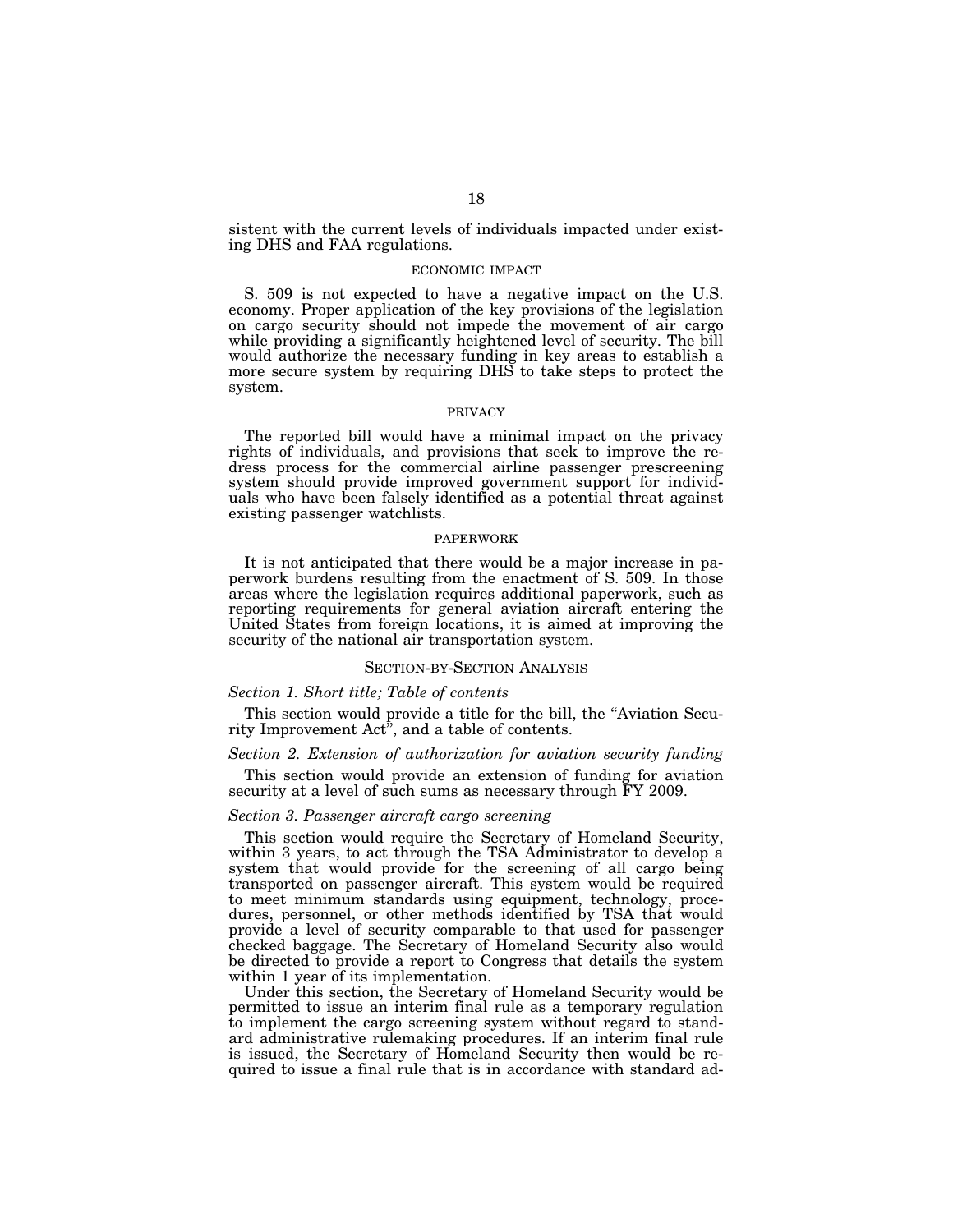ministrative rulemaking procedures within 1 year of the effective date of the interim final rule. If the Secretary of Homeland Security does not issue a final rule within the mandated period, the Secretary would be required to submit a report to Congress explaining why the final rule was not issued and continue to issue reports to Congress every 2 months until a final rule is implemented. Upon its issuance, the final rule would displace the interim final rule.

This section further would require the Secretary of Homeland Security, working through TSA Administrator, to submit a report to Congress and to GAO that provides an assessment of the exemptions granted from the required screening under the agency's passenger aircraft cargo security system. This report would be required to be submitted within 6 months of the bill's enactment, and GAO would be required to review the report and provide Congress an assessment of the exemptions.

#### *Section 4. Blast resistant cargo containers*

This section would require the TSA Administrator to evaluate the results of its blast resistant cargo container pilot program and develop a system under which TSA would make such containers available for use by commercial passenger aircraft on a random or risk-assessed basis as determined by the TSA Administrator. The Administrator, based on the pilot feasibility results, must implement the program before January 1, 2008, and acquire, provide for the storage, maintenance and distribution of the blast-resistant containers to air carriers as necessary within 3 months of the system's development.

## *Section 5. Protection of air cargo on passenger planes from explosives*

This section would require the Secretary of Homeland Security to expedite research and development for technology that can more effectively address the threat of explosives to passenger aircraft. The Secretary of Homeland Security, working with the Department of Transportation, would be directed to establish a grant program to fund pilot projects to deploy such advanced technologies, and to test technology that may improve the ability to recover and analyze information from aircraft accidents. This section would authorize such sums as necessary to carry out the section for FY 2008.

## *Section 6. In-line baggage screening*

This section would extend the authorization for discretionary spending on in-line baggage screening systems at a level of \$450,000,000 through FY 2009, and require the Secretary of Homeland Security to submit a report on alternative funding concepts within 30 days.

#### *Section 7. Enhancement of in-line baggage system deployment*

This section would extend the Aviation Security Capital Fund through FY 2028 at a level of \$250,000,000, and adjust the allocation amounts to provide 80 percent of the annual funding to fulfill letters of intent (LOIs) for in-line baggage screening projects and 20 percent to be distributed on a discretionary basis with priority consideration for small and non-hub airports. The TSA Adminis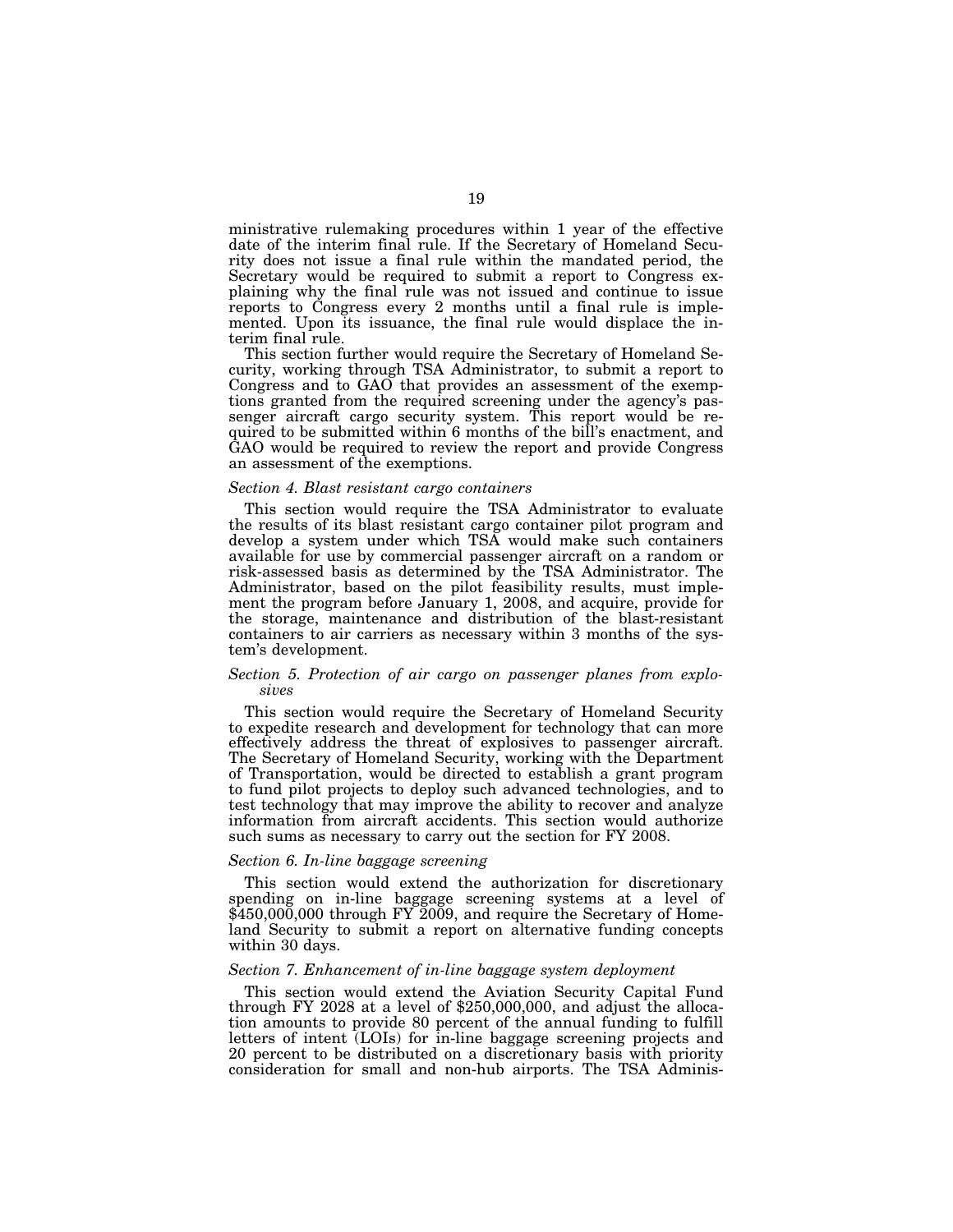trator would be directed to create a priority schedule for airport security projects permitted under this section and report that schedule, a timeline, and proposed funding allocations for each project to the Senate Commerce Committee, the Homeland Security Committee and Transportation and Infrastructure Committee of the House of Representatives within 180 days. Airports that have already initiated such projects would be eligible to receive a grant under the program, and grants would be permitted to service obligations for airports that receive such grants under this program.

## *Section 8. Research and development of aviation and transportation security technology*

This section would extend the authorization of research and development for aviation security technology at the current level of \$50,000,000 through FY 2009, and would allow for a broadened application of these technologies to transportation security where applicable, although the grants would remain focused on aviation threats.

#### *Section 9. Certain TSA personnel limitations not to apply*

This section would remove any limitations on the number of employees permitted to be employed by TSA after FY 2007, and require the Secretary of Homeland Security to recruit and hire the necessary workforce to provide appropriate levels of aviation security while ensuing that the average security delay at airports is fewer than 10 minutes.

#### *Section 10. Specialized training*

This section would require TSA to provide advanced training to its screener workforce for the development of specialized security skills such as behavior observation, explosive detection, and document verification to improve the effectiveness of the aviation security system.

#### *Section 11. Explosive detection at passenger screening checkpoints*

This section would require the Secretary of Homeland Security, within 3 months after the date of enactment, to issue a strategic plan regarding the utilization of advanced explosive detection screening systems at passenger checkpoints. The agency would be further directed to fully deploy the strategic plan within 1 year of the date of enactment of the legislation.

## *Section 12. Appeal and redress process for passengers wrongly delayed or prohibited from boarding a flight*

This section would direct the Secretary of Homeland Security to create the Office of Appeals and Redress to establish and administer a timely and fair process for airline passengers who believe they have been delayed or prohibited from boarding a flight because that individual was misidentified against the ''No Fly'' and ''Selectee'' watch lists. The office must establish a method for maintaining records of those misidentified by the watch list process, ensure that the record keeping includes information to determine the identity of such individuals, and provide such information to the necessary agencies to assist in the clearance of passengers.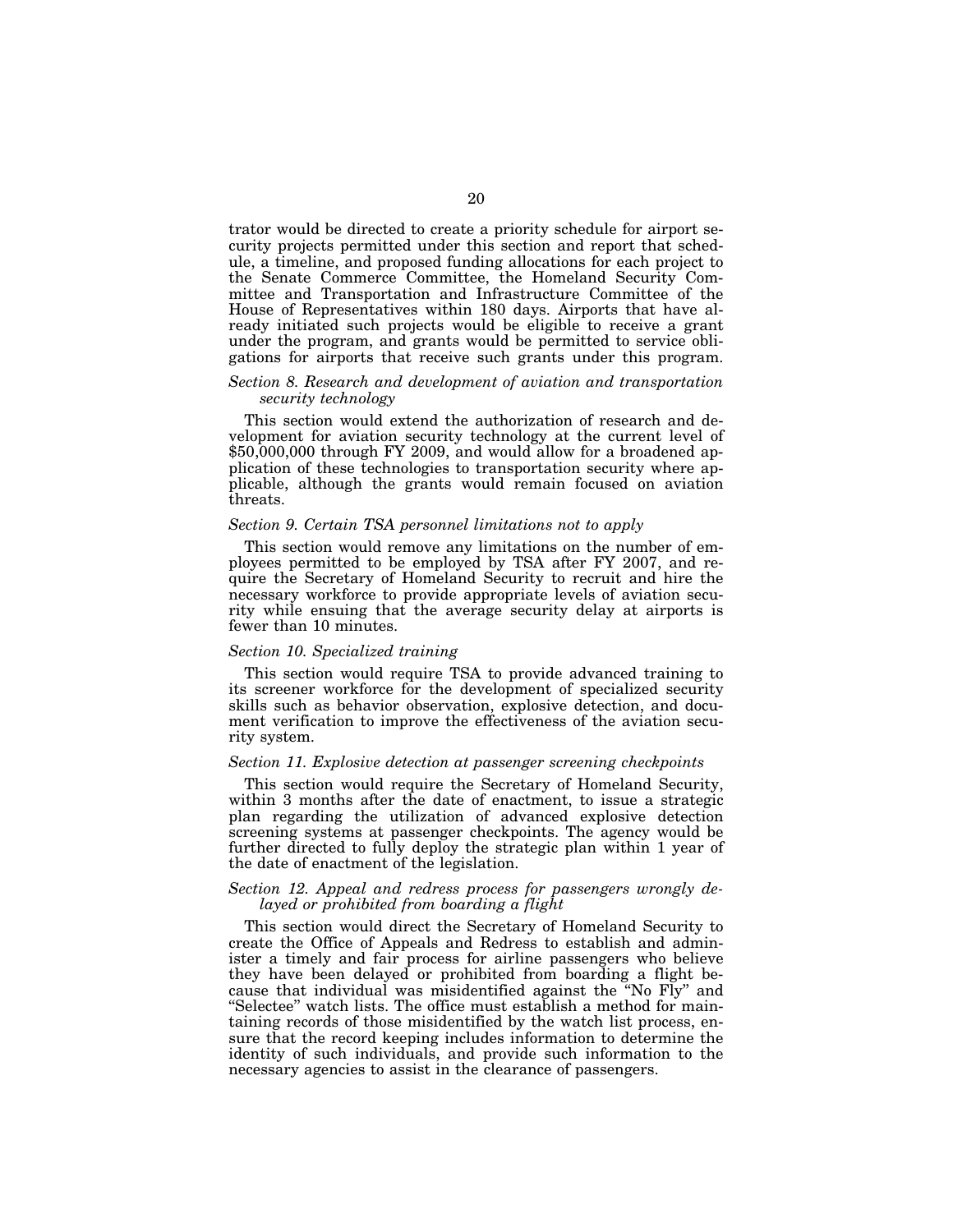## *Section 13. Strategic plan to test and implement advance passenger prescreening system*

This section would direct the Secretary of Homeland Security, in consultation with the TSA Administrator, to submit a plan to Congress within 6 months after the date of enactment that describes the agency's intended advanced passenger prescreening system, provides a timeline for each phase of testing and implementation, explains how it would be integrated into international flights, and describes how it complies with existing Federal requirements for maintaining records on individuals.

#### *Section 14. Repair station security*

This section would preclude the Administrator of the FAA from certifying any new foreign repair stations under part 145 of title 14, Code of Federal Regulations (CFR), if the TSA Administrator does not issue the regulations required by section 44924(e) of title 49, U.S.C., within 90 days of the enactment of this Act.

#### *Section 15. General aviation security*

This section would require the TSA Administrator to develop a standardized threat and vulnerability assessment program for GA airports and implement a program within 1 year to perform such assessments on a risk-assessed basis at GA airports in the United States. The TSA Administrator is further directed, within 6 months after the date of enactment, to study the feasibility of a grant program to provide grants to GA airport operators for projects to upgrade security at their facilities, and if determined to be feasible, to establish such a program.

This section also would require the TSA Administrator to develop a system, within 6 months, under which foreign-registered GA aircraft that are identified through risk-based assessment, in conjunction with FAA, are required to submit passenger information to TSA and have that information checked against appropriate terrorist databases prior to entering U.S. airspace.

This section would authorize such sums as necessary to carry out any GA grant program.

#### *Section 16. Security credentials for airline crews*

This section would direct TSA to work with airline, airport, and flight crew representatives to transmit a report to the Senate Commerce Committee and the House of Representatives Transportation and Infrastructure Committee on the status of efforts to develop a sterile area access system to more effectively identify airline flight deck and cabin crew representatives to grant them more efficient access through screening checkpoints. The report must include recommendations on the feasibility of implementing the system for the domestic airline industry within 1 year of the report being submitted, and the TSA Administrator must begin full implementation of the system not later than 1 year after the report is transmitted to Congress.

## *Section 17. National explosive detection canine team training center*

This section would direct the Secretary of Homeland Security, as soon as practicable, to enhance the National Explosive Detection Canine Team Program (NEDCTP) and maximize canine training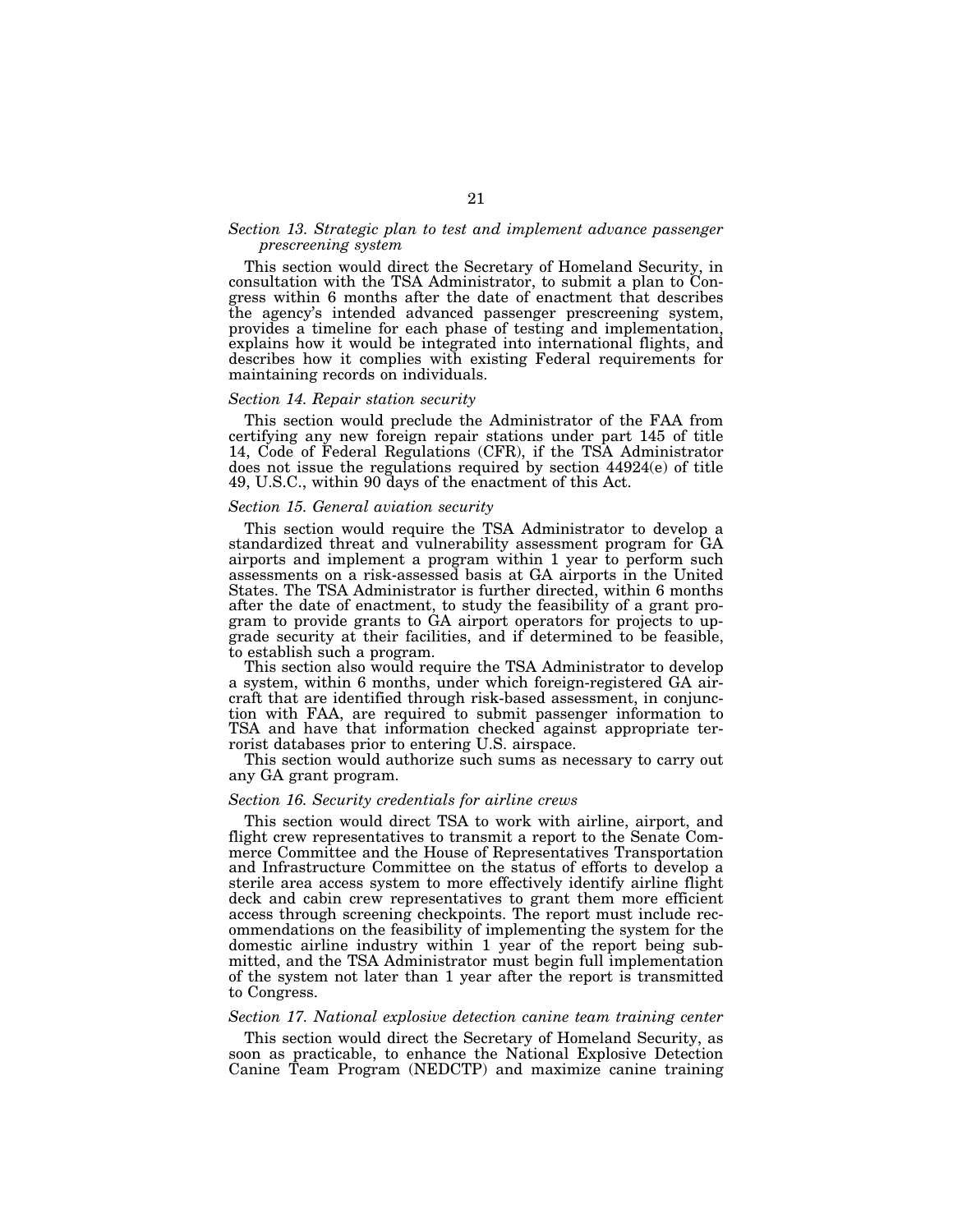capacity so that up to 100 additional dogs can be certified each year. The Secretary would be given flexibility across transportation modes to use as needed and deemed necessary and encourages the Secretary to review potential benefits of potential benefits of establishing new canine training partnerships throughout the United States.

## CHANGES IN EXISTING LAW

In compliance with paragraph 12 of rule XXVI of the Standing Rules of the Senate, changes in existing law made by the bill, as reported, are shown as follows (existing law proposed to be omitted is enclosed in black brackets, new material is printed in italic, existing law in which no change is proposed is shown in roman):

## TITLE 49, UNITED STATES CODE

## SUBTITLE VII—AVIATION PROGRAMS

## PART A—AIR COMMERCE AND SAFETY

## SUBPART III—SAFETY

#### CHAPTER 449. SECURITY

## SUBCHAPTER I. REQUIREMENTS

## **§ 44901. Screening passengers and property**

#### [49 U.S.C. 44901]

(a) IN GENERAL.—The Under Secretary of Transportation for Security shall provide for the screening of all passengers and property, including United States mail, cargo, carry-on and checked baggage, and other articles, that will be carried aboard a passenger aircraft operated by an air carrier or foreign air carrier in air transportation or intrastate air transportation. In the case of flights and flight segments originating in the United States, the screening shall take place before boarding and shall be carried out by a Federal Government employee (as defined in section 2105 of title 5, United States Code), except as otherwise provided in section 44919 or 44920 and except for identifying passengers and baggage for screening under the CAPPS and known shipper programs and conducting positive bag-match programs.

(b) SUPERVISION OF SCREENING.—All screening of passengers and property at airports in the United States where screening is required under this section shall be supervised by uniformed Federal personnel of the Transportation Security Administration who shall have the power to order the dismissal of any individual performing such screening.

(c) CHECKED BAGGAGE.—A system must be in operation to screen all checked baggage at all airports in the United States as soon as practicable but not later than the 60th day following the date of enactment of the Aviation and Transportation Security Act.

(d) EXPLOSIVE DETECTION SYSTEMS.—

(1) IN GENERAL.—The Under Secretary of Transportation for Security shall take all necessary action to ensure that—

(A) explosive detection systems are deployed as soon as possible to ensure that all United States airports described in section 44903(c) have sufficient explosive detection sys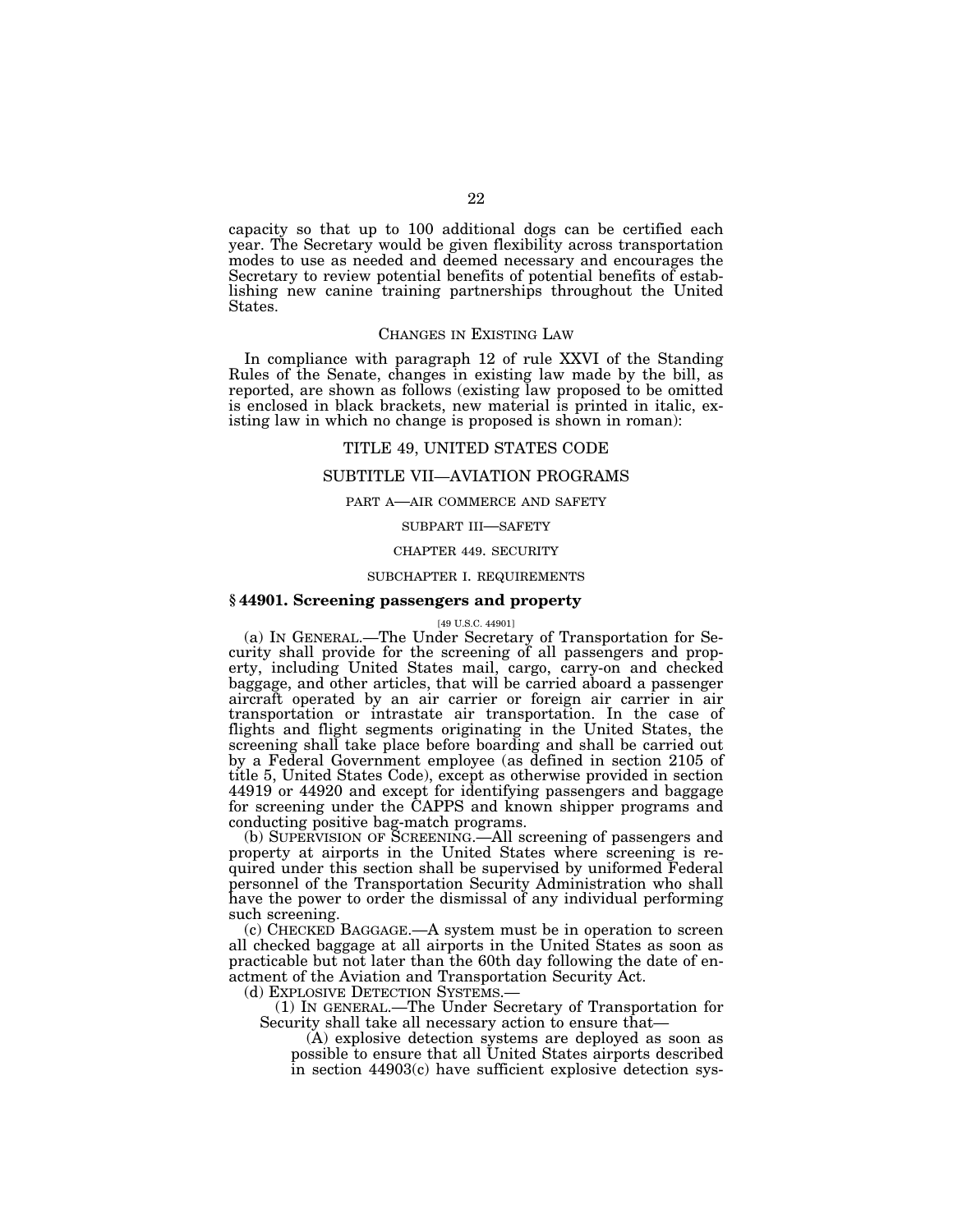tems to screen all checked baggage no later than December 31, 2002, and that as soon as such systems are in place at an airport, all checked baggage at the airport is screened by those systems; and

(B) all systems deployed under subparagraph (A) are fully utilized; and

(C) if explosive detection equipment at an airport is unavailable, all checked baggage is screened by an alternative means.

(2) DEADLINE.—

(A) IN GENERAL.—If, in his discretion or at the request of an airport, the Under Secretary of Transportation for Security determines that the Transportation Security Administration is not able to deploy explosive detection systems required to be deployed under paragraph (1) at all airports where explosive detection systems are required by December 31, 2002, then with respect to each airport for which the Under Secretary makes that determination—

(i) the Under Secretary shall submit to the Senate Committee on Commerce, Science, and Transportation and the House of Representatives Committee on Transportation and Infrastructure a detailed plan (which may be submitted in classified form) for the deployment of the number of explosive detection systems at that airport necessary to meet the requirements of paragraph (1) as soon as practicable at that airport but in no event later than December 31, 2003; and

(ii) the Under Secretary shall take all necessary action to ensure that alternative means of screening all checked baggage is implemented until the requirements of paragraph (1) have been met.

(B) CRITERIA FOR DETERMINATION.—In making a determination under subparagraph (A), the Under Secretary shall take into account—

(i) the nature and extent of the required modifications to the airport's terminal buildings, and the technical, engineering, design and construction issues;

(ii) the need to ensure that such installations and modifications are effective; and

(iii) the feasibility and cost-effectiveness of deploying explosive detection systems in the baggage sorting area or other non-public area rather than the lobby of an airport terminal building.

(C) RESPONSE.—The Under Secretary shall respond to the request of an airport under subparagraph (A) within 14 days of receiving the request. A denial of request shall create no right of appeal or judicial review.

(D) AIRPORT EFFORT REQUIRED.—Each airport with respect to which the Under Secretary makes a determination under subparagraph (A) shall—

(i) cooperate fully with the Transportation Security Administration with respect to screening checked baggage and changes to accommodate explosive detection systems; and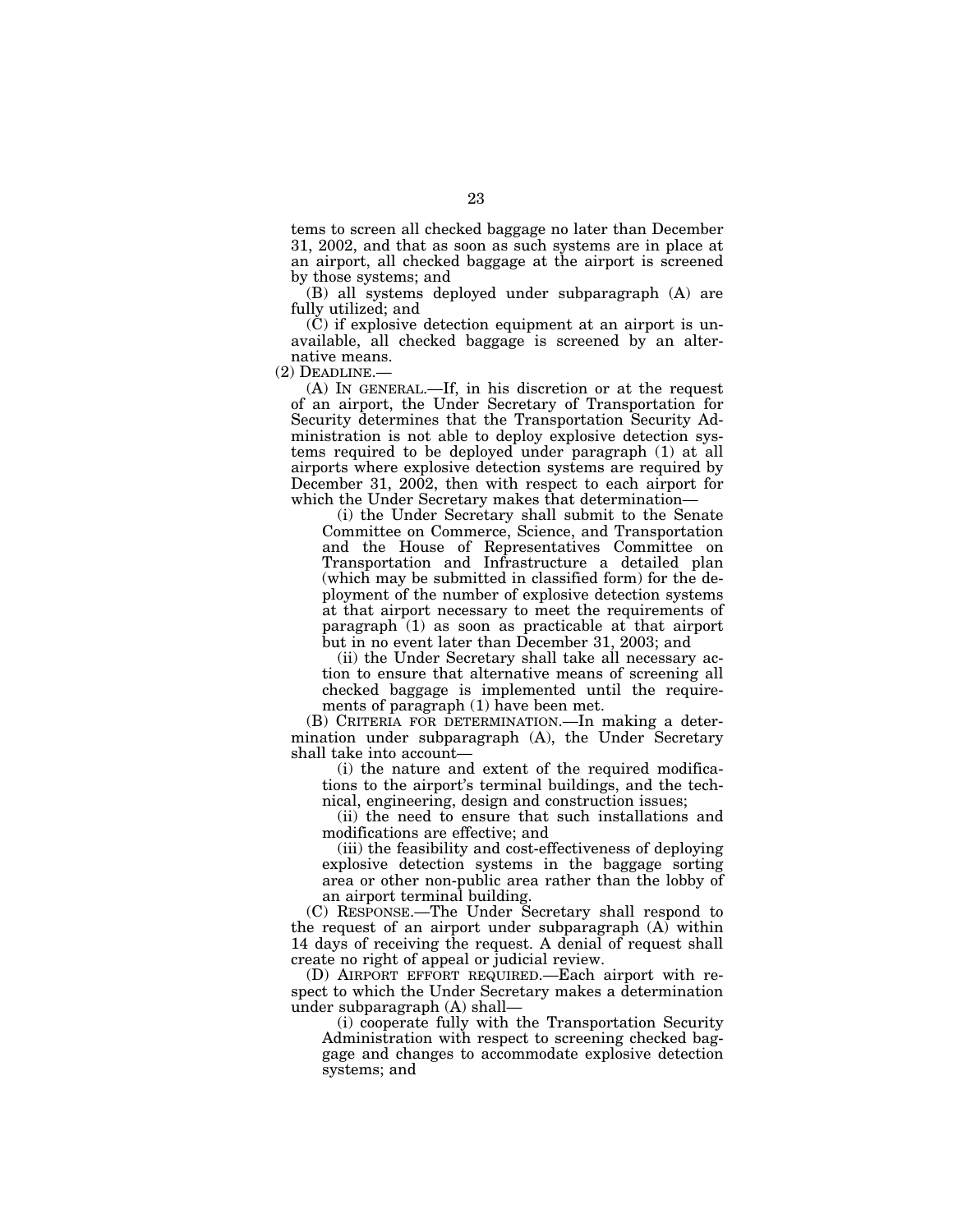(ii) make security projects a priority for the obligation or expenditure of funds made available under chapter 417 or 471 until explosive detection systems required to be deployed under paragraph (1) have been deployed at that airport.

(3) REPORTS.—Until the Transportation Security Administration has met the requirements of paragraph (1), the Under Secretary shall submit a classified report every 30 days after the date of enactment of this Act to the Senate Committee on Commerce, Science, and Transportation and the House of Representatives Committee on Transportation and Infrastructure describing the progress made toward meeting such requirements at each airport.

(e) MANDATORY SCREENING WHERE EDS NOT YET AVAILABLE.— As soon as practicable but not later than the 60th day following the date of enactment of the Aviation and Transportation Security Act and until the requirements of subsection  $(b)(1)(A)$  are met, the Under Secretary shall require alternative means for screening any piece of checked baggage that is not screened by an explosive detection system. Such alternative means may include 1 or more of the following:

(1) A bag-match program that ensures that no checked baggage is placed aboard an aircraft unless the passenger who checked the baggage is aboard the aircraft.

(2) Manual search.

(3) Search by canine explosive detection units in combination with other means.

(4) Other means or technology approved by the Under Secretary.

(f) CARGO DEADLINE. —A system must be in operation to screen, inspect, or otherwise ensure the security of all cargo that is to be transported in all-cargo aircraft in air transportation and intrastate air transportation as soon as practicable after the date of enactment of the Aviation and Transportation Security Act.<br>(g) AIR CARGO ON PASSENGER AIRCRAFT.—

*(1) In GENERAL.—Not later than 3 years after the date of enactment of the Aviation Security Improvement Act, the Secretary of Homeland Security, acting through the Administrator of the Transportation Security Administration, shall establish a system to screen all cargo transported on passenger aircraft operated by an air carrier or foreign air carrier in air transportation or intrastate air transportation to ensure the security of all such passenger aircraft carrying cargo.* 

*(2) MINIMUM STANDARDS.—The system referred to in paragraph (1) shall require, at a minimum, that the equipment, technology, procedures, personnel, or other methods determined by the Administrator of the Transportation Security Administration, provide a level of security comparable to the level of security in effect for passenger checked baggage.* 

*(3) REGULATIONS.— (A) INTERIM FINAL RULE.—The Secretary of Homeland Security may issue an interim final rule as a temporary regulation to implement this subsection without regard to the provisions of chapter 5 of title 5.* 

*(B) FINAL RULE.—*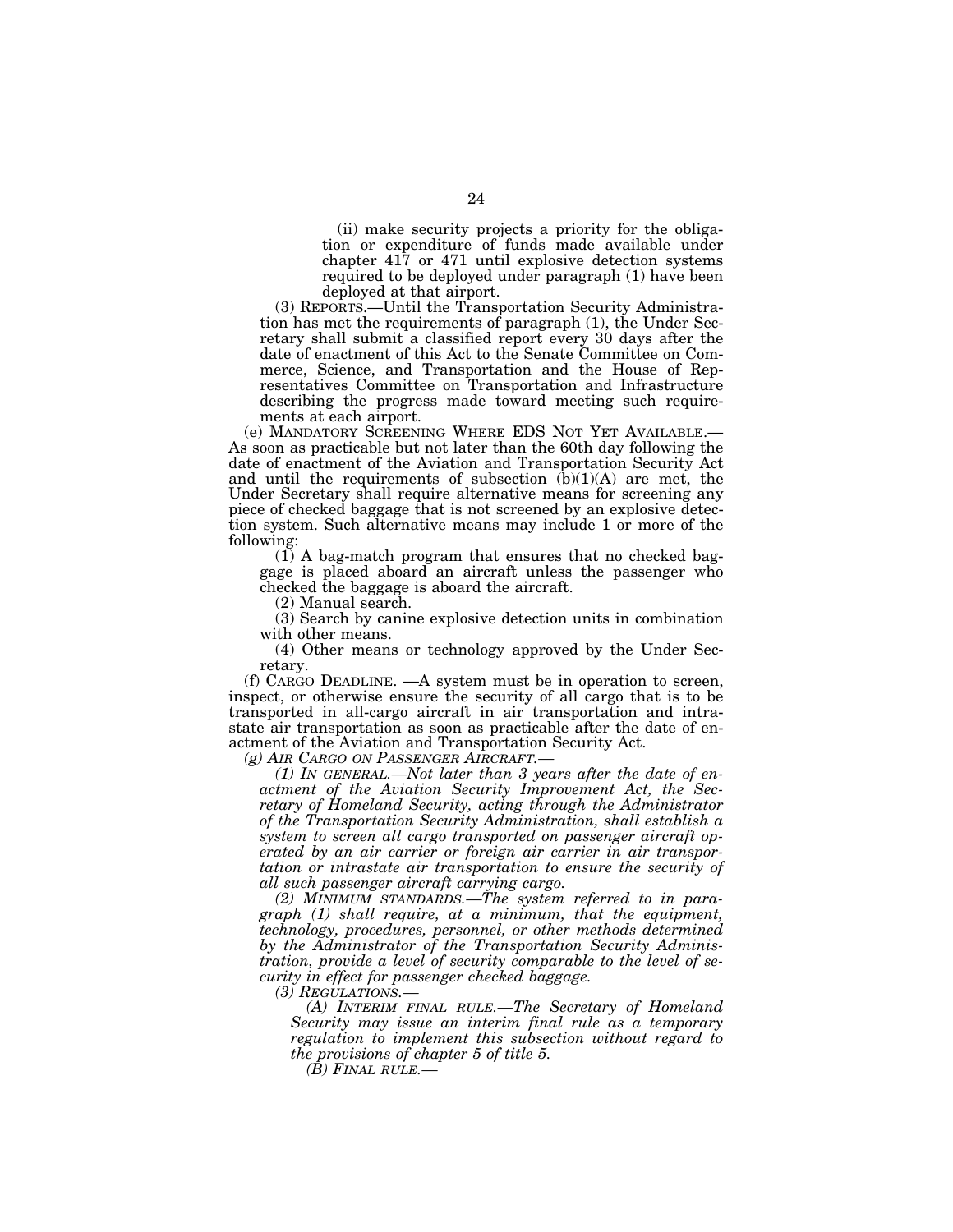*(i) IN GENERAL.—If the Secretary issues an interim final rule under subparagraph (A), the Secretary shall issue, not later than 1 year after the effective date of the interim final rule, a final rule as a permanent regulation to implement this subsection in accordance with the provisions of chapter 5 of title 5.* 

*(ii) FAILURE TO ACT.—If the Secretary does not issue a final rule in accordance with clause (i) on or before the last day of the 1-year period referred to in clause (i), the Secretary shall submit a report to the Congress explaining why the final rule was not timely issued and providing an estimate of the earliest date on which the final rule will be issued. The Secretary shall submit the first such report within 10 days after such last day and submit a report to the Congress containing updated information every 60 days thereafter until the final rule is issued.* 

*(iii) SUPERSEDING OF INTERIM FINAL RULE.—The final rule issued in accordance with this subparagraph shall supersede the interim final rule issued under subparagraph (A).* 

*(4) REPORT.—Not later than 1 year after the date on which the system required by paragraph (1) is established, the Secretary shall transmit a report to Congress that details and explains the system.* 

 $\left[\left(\mathbf{g}\right)\right]$  (h) DEPLOYMENT OF ARMED PERSONNEL.—

(1) IN GENERAL.—The Under Secretary shall order the deployment of law enforcement personnel authorized to carry firearms at each airport security screening location to ensure passenger safety and national security.

(2) MINIMUM REQUIREMENTS.—Except at airports required to enter into agreements under subsection (c), the Under Secretary shall order the deployment of at least 1 law enforcement officer at each airport security screening location. At the 100 largest airports in the United States, in terms of annual passenger enplanements for the most recent calendar year for which data are available, the Under Secretary shall order the deployment of additional law enforcement personnel at airport security screening locations if the Under Secretary determines that the additional deployment is necessary to ensure passenger safety and national security.

[(h)] (i) EXEMPTIONS AND ADVISING CONGRESS ON REGULA-TIONS.—The Under Secretary—

(1) may exempt from this section air transportation operations, except scheduled passenger operations of an air carrier providing air transportation under a certificate issued under section 41102 of this title or a permit issued under section 41302 of this title; and

(2) shall advise Congress of a regulation to be prescribed under this section at least 30 days before the effective date of the regulation, unless the Under Secretary decides an emergency exists requiring the regulation to become effective in fewer than 30 days and notifies Congress of that decision.

*(j) BLAST-RESISTANT CARGO CONTAINERS.—*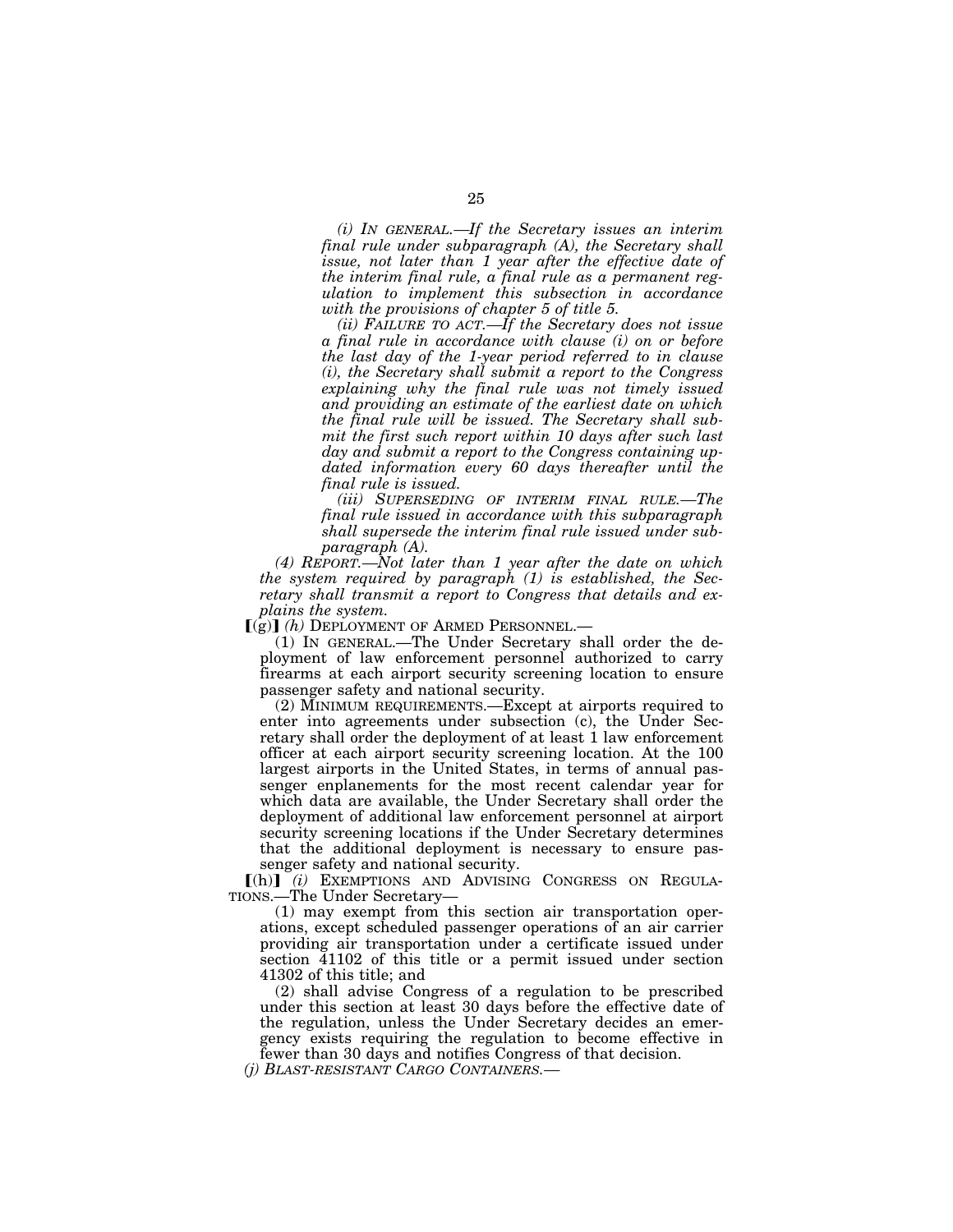*(1) IN GENERAL.—Before January 1, 2008, the Administrator of the Transportation Security Administration shall—*

*(A) evaluate the results of the blast-resistant cargo container pilot program instituted before the date of enactment of the Aviation Security Improvement Act;* 

*(B) based on that evaluation, begin the acquisition of a sufficient number of blast-resistant cargo containers to meet the requirements of the Transportation Security Administration's cargo security program under paragraph (2); and (C) develop a system under which the Administrator—*

*(i) will make such containers available for use by passenger aircraft operated by air carriers or foreign air carriers in air transportation or intrastate air transportation on a random or risk-assessment basis as determined by the Administrator, in sufficient number to enable the carriers to meet the requirements of the Administration's cargo security system; and* 

*(ii) provide for the storage, maintenance, and distribution of such containers.* 

*(2) DISTRIBUTION TO AIR CARRIERS.—Within 90 days after the date on which the Administrator completes development of the system required by paragraph (1)(C), the Administrator of the Transportation Security Administration shall implement that system and begin making blast-resistant cargo containers available to such carriers as necessary.* 

*(i) (k) GENERAL AVIATION AIRPORT SECURITY PROGRAM.—*

*(1) IN GENERAL.—Within 1 year after the date of enactment of the Aviation Security Improvement Act the Administrator of the Transportation Security Administration shall—*

*(A) develop a standardized threat and vulnerability assessment program for general aviation airports (as defined in section 47135(m)); and* 

*(B) implement a program to perform such assessments on a risk-assessment basis at general aviation airports.* 

*(2) GRANT PROGRAM.—Within 6 months after date of enactment of the Aviation Security Improvement Act the Administrator shall initiate and complete a study of the feasibility of a program, based on a risk-managed approach, to provide grants to general aviation airport operators for projects to upgrade security at general aviation airports (as defined in section 47135(m)). If the Administrator determines that such a program is feasible, the Administrator shall establish such a program.* 

*(3) APPLICATION TO FOREIGN-REGISTERED GENERAL AVIATION AIRCRAFT.—Within 180 days after the date of enactment of the Aviation Security Improvement Act, the Administrator shall develop a risk-based system under which—*

*(A) foreign-registered general aviation aircraft, as identified by the Administrator, in coordination with the Administrator of the Federal Aviation Administration, are required to submit passenger information to the Transportation Security Administration before entering United States airspace; and*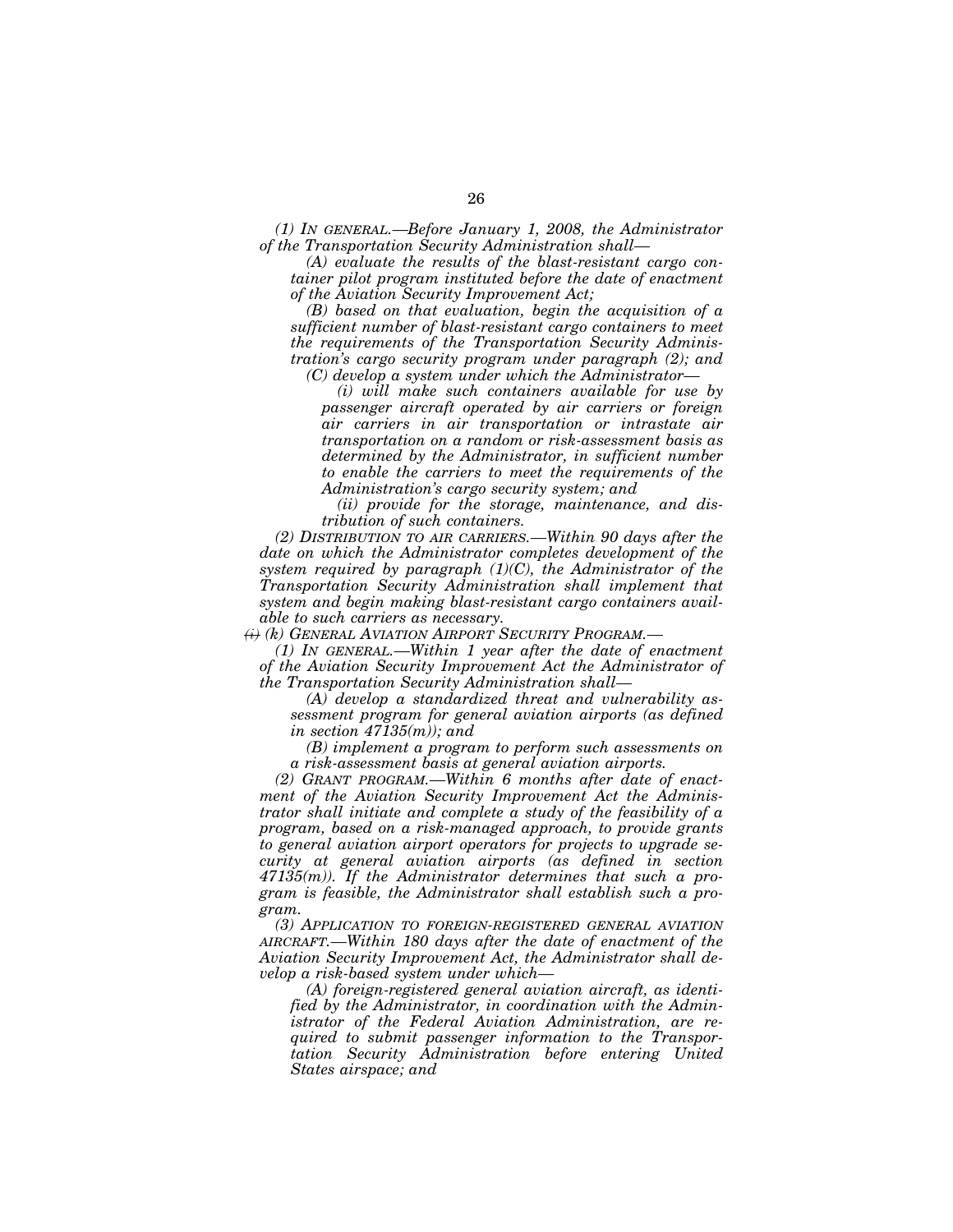*(B) such information is checked against appropriate databases maintained by the Transportation Security Administration.''.* 

*(4) AUTHORIZATION OF APPROPRIATIONS.—There are authorized to be appropriated to the Secretary of Homeland Security such sums as may be necessary to carry out any program established under paragraph (2).* 

## **§ 44923. Airport security improvement projects**

#### [49 U.S.C. 44923]

(a) GRANT AUTHORITY.—Subject to the requirements of this section, the Under Secretary for Border and Transportation Security of the Department of Homeland Security [may] *shall* make grants to airport sponsors—

(1) for projects to replace baggage conveyer systems related to aviation security;

(2) for projects to reconfigure terminal baggage areas as needed to install explosive detection systems;

(3) for projects to enable the Under Secretary to deploy explosive detection systems behind the ticket counter, in the baggage sorting area, or in line with the baggage handling system; and

(4) for other airport security capital improvement projects.

(b) APPLICATIONS.—A sponsor seeking a grant under this section shall submit to the Under Secretary an application in such form and containing such information as the Under Secretary prescribes.

(c) APPROVAL.—The Under Secretary, after consultation with the Secretary of Transportation, may approve an application of a sponsor for a grant under this section only if the Under Secretary determines that the project will improve security at an airport or improve the efficiency of the airport without lessening security.

(d) LETTERS OF INTENT.—

(1) ISSUANCE.—The Under Secretary [may] *shall* issue a letter of intent to a sponsor committing to obligate from future budget authority an amount, not more than the Federal Government's share of the project's cost, for an airport security improvement project (including interest costs and costs of formulating the project).

(2) SCHEDULE.—A letter of intent under this subsection shall establish a schedule under which the Under Secretary will reimburse the sponsor for the Government's share of the project's costs, as amounts become available, if the sponsor, after the Under Secretary issues the letter, carries out the project without receiving amounts under this section.

(3) NOTICE TO UNDER SECRETARY.—A sponsor that has been issued a letter of intent under this subsection shall notify the Under Secretary of the sponsor's intent to carry out a project before the project begins.

(4) NOTICE TO CONGRESS.—The Under Secretary shall transmit to the Committees on Appropriations and Transportation and Infrastructure of the House of Representatives and the Committees on Appropriations and Commerce, Science and Transportation of the Senate a written notification at least 3 days before the issuance of a letter of intent under this section.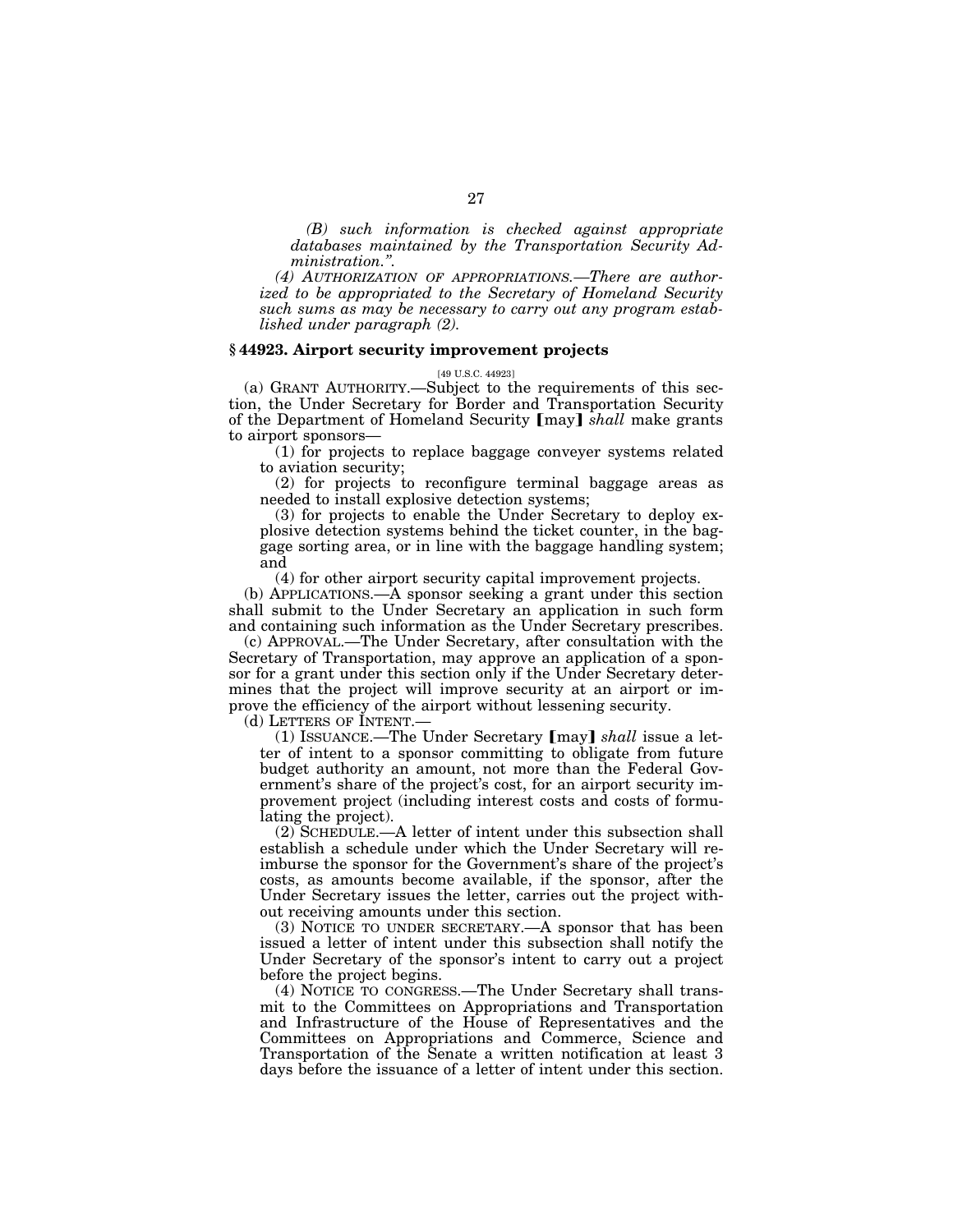(5) LIMITATIONS.—A letter of intent issued under this subsection is not an obligation of the Government under section 1501 of title 31, and the letter is not deemed to be an administrative commitment for financing. An obligation or administrative commitment may be made only as amounts are provided in authorization and appropriations laws.

(6) STATUTORY CONSTRUCTION.—Nothing in this subsection shall be construed to prohibit the obligation of amounts pursuant to a letter of intent under this subsection in the same fiscal year as the letter of intent is issued.<br>(e) FEDERAL SHARE.—

 $(1)$  In GENERAL.—The Government's share of the cost of a project under this section shall be 90 percent for a project at a medium or large hub airport and 95 percent for a project at any other airport.

(2) EXISTING LETTERS OF INTENT.—The Under Secretary shall revise letters of intent issued before the date of enactment of this section to reflect the cost share established in this subsection with respect to grants made after September 30, 2003.

(f) SPONSOR DEFINED.—In this section, the term ''sponsor'' has the meaning given that term in section 47102.

(g) APPLICABILITY OF CERTAIN REQUIREMENTS.—The requirements that apply to grants and letters of intent issued under chapter 471 (other than section 47102(3)) shall apply to grants and letters of intent issued under this section.<br>(h) AVIATION SECURITY CAPITAL FUND.—

(1) IN GENERAL.—There is established within the Department of Homeland Security a fund to be known as the Aviation Security Capital Fund. The first \$250,000,000 derived from fees received under section 44940(a)(1) in each of fiscal years 2004 through [2007] 2028 shall be available to be deposited in the Fund. The Under Secretary shall impose the fee authorized by section  $44940(a)(1)$  so as to collect at least \$250,000,000 in each of such fiscal years for deposit into the Fund. Amounts in the Fund shall be available to the Under Secretary to make grants under this section.

ø(2) ALLOCATIONS.—Of the amount made available under paragraph (1) for a fiscal year, \$125,000,000 shall be allocated

 $I(A)$  40 percent shall be made available for large hub airports;

 $\bar{I}(B)$  20 percent shall be made available for medium hub airports;

 $\Gamma$ (C) 15 percent shall be made available for small hub airports and nonhub airports; and

 $\mathbb{I}(\mathbb{D})$  25 percent shall be distributed by the Secretary to any airport on the basis of aviation security risks.

 $(3)$  DISCRETIONARY GRANTS.—Of the amount made available under paragraph (1) for a fiscal year, \$125,000,000 shall be used to make discretionary grants, with priority given to fulfilling intentions to obligate under letters of intent issued under subsection  $(d)$ .

*(2) ALLOCATION.—Of the amount made available under paragraph (1) for a fiscal year, not less than \$200,000,000 shall be allocated to fulfill letters of intent issued under subsection (d).*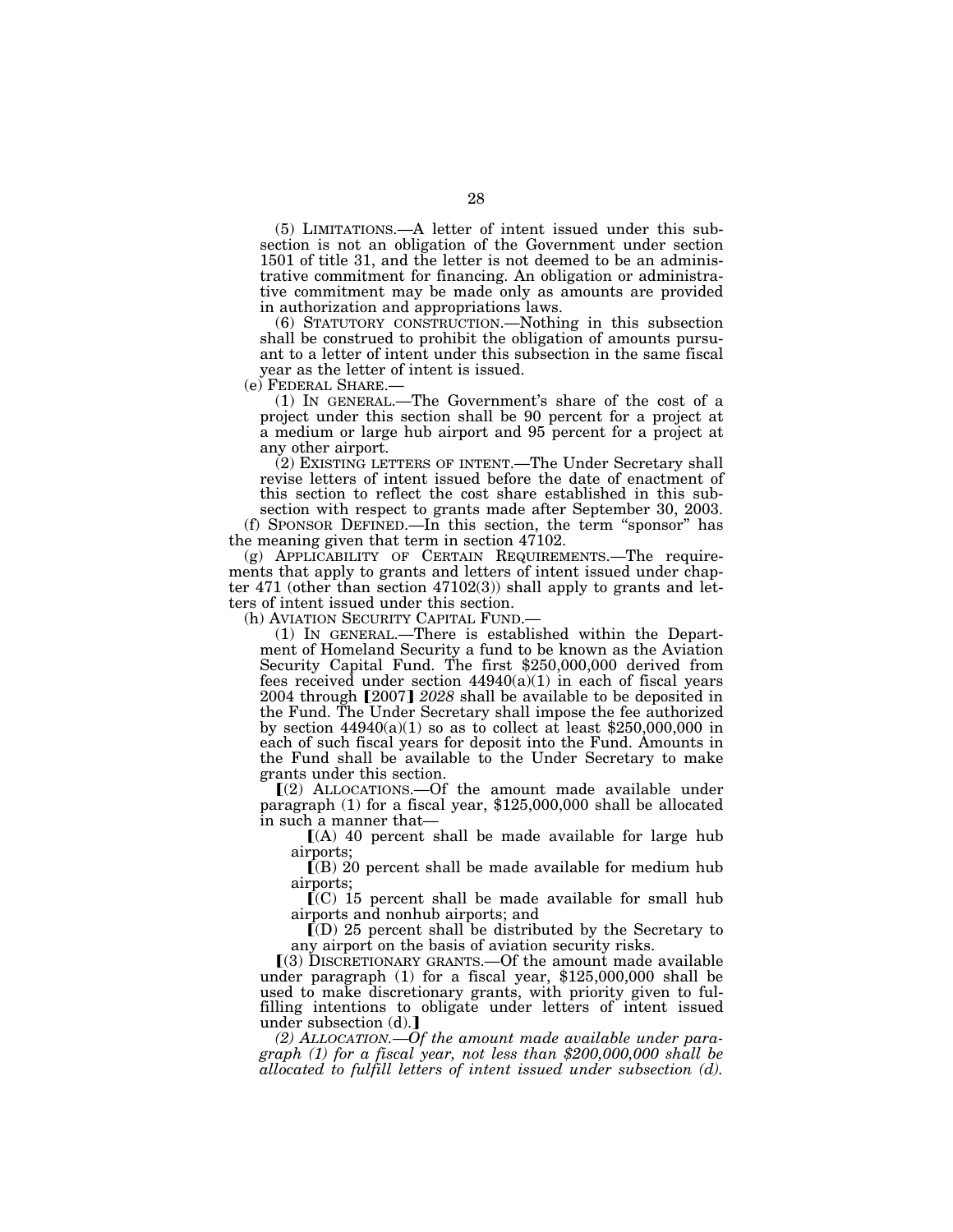*(3) DISCRETIONARY GRANTS.—Of the amount made available under paragraph (1) for a fiscal year, up to \$50,000,000 shall be used to make discretionary grants, with priority given to small hub airports and non-hub airports.* 

*(i) LEVERAGED FUNDING.—For purposes of this section, a grant under subsection (a) to an airport sponsor to service an obligation*  issued by or on behalf of that sponsor to fund a project described *in subsection (a) shall be considered to be a grant for that project.*  **[(i)]** *(i)* AUTHORIZATION OF APPROPRIATIONS.

(1) IN GENERAL.—In addition to amounts made available under subsection (h), there is authorized to be appropriated to carry out this section \$400,000,000 for each of fiscal years 2005, 2006, and [2007.] 2007, and \$450,000,000 for each of fis*cal years 2008 and 2009.* Such sums shall remain available until expended.

(2) ALLOCATIONS.—50 percent of amounts appropriated pursuant to this subsection for a fiscal year shall be used for making allocations under subsection  $(h)(2)$  and 50 percent of such amounts shall be used for making discretionary grants under subsection (h)(3).

## **§ 44924. Repair station security**

#### [49 U.S.C. 44924]

(a) SECURITY REVIEW AND AUDIT.—To ensure the security of maintenance and repair work conducted on air carrier aircraft and components at foreign repair stations, the Under Secretary for Border and Transportation Security of the Department of Homeland Security, in consultation with the Administrator of the Federal Aviation Administration, shall complete a security review and audit of foreign repair stations that are certified by the Administrator under part 145 of title 14, Code of Federal Regulations, and that work on air carrier aircraft and components. The review shall be completed not later than [18 months] 6 months after the date on which the Under Secretary issues regulations under subsection (f).

(b) ADDRESSING SECURITY CONCERNS.—The Under Secretary shall require a foreign repair station to address the security issues and vulnerabilities identified in a security audit conducted under subsection (a) within 90 days of providing notice to the repair station of the security issues and vulnerabilities so identified and shall notify the Administrator that a deficiency was identified in the security audit.

(c) SUSPENSIONS AND REVOCATIONS OF CERTIFICATES.—

(1) FAILURE TO CARRY OUT EFFECTIVE SECURITY MEASURES.— If, after the 90th day on which a notice is provided to a foreign repair station under subsection (b), the Under Secretary determines that the foreign repair station does not maintain and carry out effective security measures, the Under Secretary shall notify the Administrator of the determination. Upon receipt of the determination, the Administrator shall suspend the certification of the repair station until such time as the Under Secretary determines that the repair station maintains and carries out effective security measures and transmits the determination to the Administrator.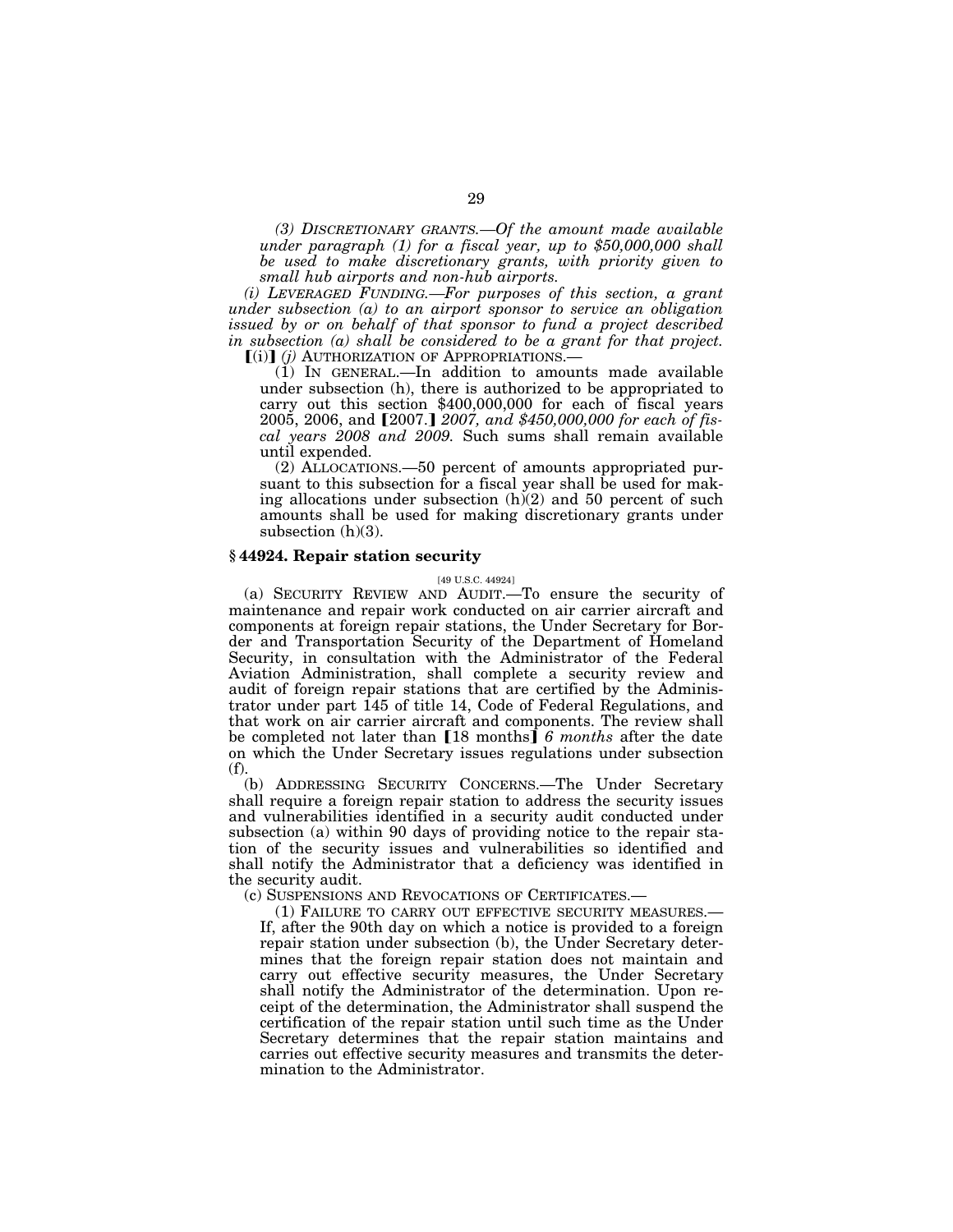(2) IMMEDIATE SECURITY RISK.—If the Under Secretary determines that a foreign repair station poses an immediate security risk, the Under Secretary shall notify the Administrator of the determination. Upon receipt of the determination, the Administrator shall revoke the certification of the repair station.

(3) PROCEDURES FOR APPEALS.—The Under Secretary, in consultation with the Administrator, shall establish procedures for appealing a revocation of a certificate under this subsection.

(d) FAILURE TO MEET AUDIT DEADLINE.—If the security audits required by subsection (a) are not completed on or before the date that is [18 months] 6 months after the date on which the Under Secretary issues regulations under subsection (f), the Administrator shall be barred from certifying any foreign repair station until such audits are completed for existing stations.

(e) PRIORITY FOR AUDITS.—In conducting the audits described in subsection (a), the Under Secretary and the Administrator shall give priority to foreign repair stations located in countries identified by the Government as posing the most significant security risks.

(f) REGULATIONS.—Not later than 240 days after the date of enactment of this section, the Under Secretary, in consultation with the Administrator, shall issue final regulations to ensure the security of foreign and domestic aircraft repair stations.

(g) REPORT TO CONGRESS.—If the Under Secretary does not issue final regulations before the deadline specified in subsection (f), the Under Secretary shall transmit to the Committee on Transportation and Infrastructure of the House of Representatives and the Committee on Commerce, Science, and Transportation of the Senate a report containing an explanation as to why the deadline was not met and a schedule for issuing the final regulations.

## **§ 44925. Deployment and use of detection equipment at airport screening checkpoints**

[49 U.S.C. 44925]

(a) WEAPONS AND EXPLOSIVES.—The Secretary of Homeland Security shall give a high priority to developing, testing, improving, and deploying, at airport screening checkpoints, equipment that detects nonmetallic, chemical, biological, and radiological weapons, and explosives, in all forms, on individuals and in their personal property. The Secretary shall ensure that the equipment alone, or as part of an integrated system, can detect under realistic operating conditions the types of weapons and explosives that terrorists would likely try to smuggle aboard an air carrier aircraft.

(b) STRATEGIC PLAN FOR DEPLOYMENT AND USE OF EXPLOSIVE DETECTION EQUIPMENT AT AIRPORT SCREENING CHECKPOINTS.

(1) IN GENERAL.—Not later than 90 days after the date of enactment of this section, the Assistant Secretary of Homeland Security (Transportation Security Administration) shall submit to the appropriate congressional committees a strategic plan to promote the optimal utilization and deployment of explosive detection equipment at airports to screen individuals and their personal property. Such equipment includes walk-through explosive detection portals, document scanners, shoe scanners, and backscatter x-ray scanners. The plan may be submitted in a classified format.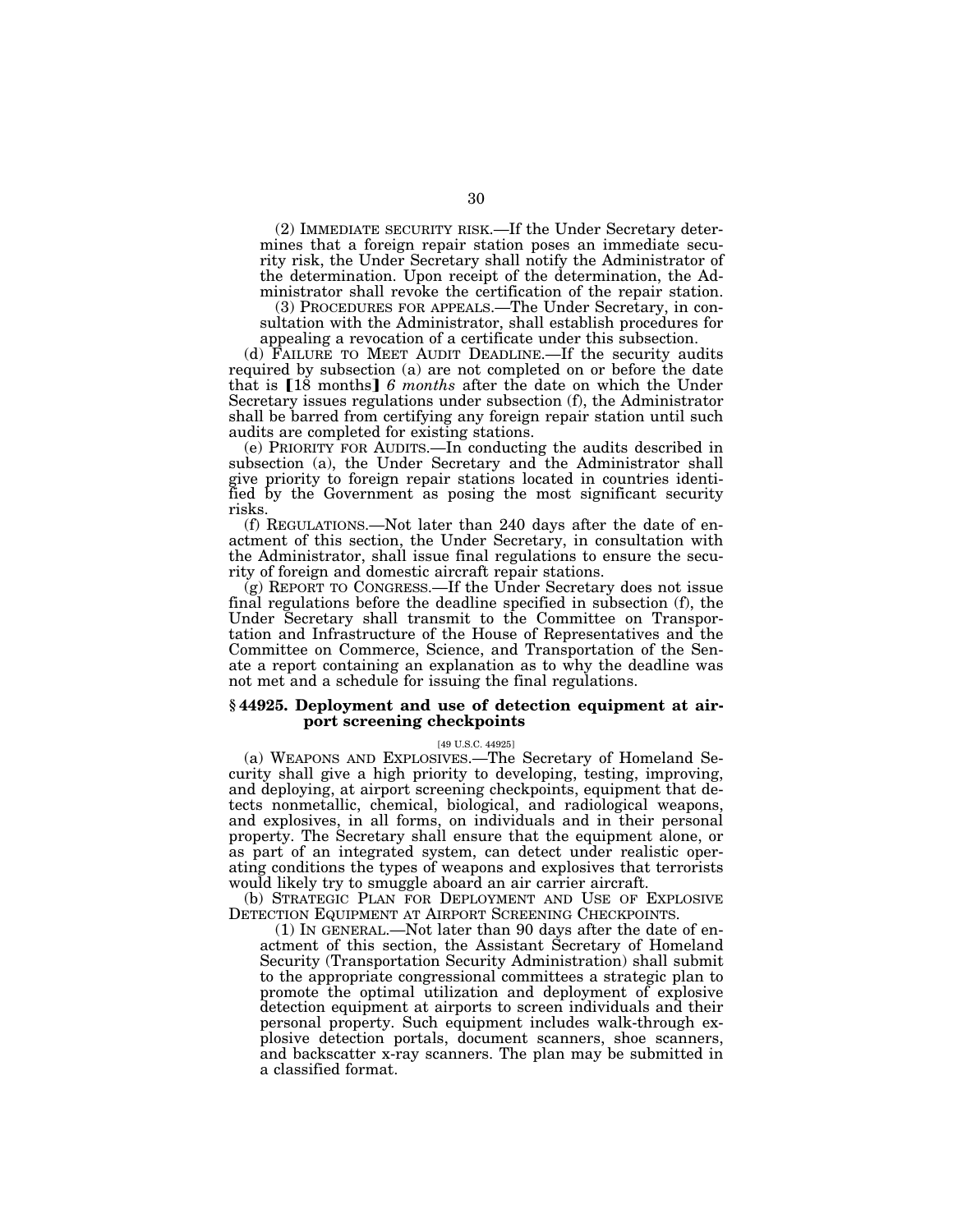(2) CONTENT.—The strategic plan shall include, at minimum—

(A) a description of current efforts to detect explosives in all forms on individuals and in their personal property;

(B) a description of the operational applications of explosive detection equipment at airport screening checkpoints;

(C) a deployment schedule and a description of the quantities of equipment needed to implement the plan;

(D) a description of funding needs to implement the plan, including a financing plan that provides for leveraging of non-Federal funding;

(E) a description of the measures taken and anticipated to be taken in carrying out subsection (d); and

(F) a description of any recommended legislative actions. *(3) FULL DEPLOYMENT.—The Secretary shall fully implement the strategic plan within 1 year after the date of enactment of the Aviation Security Improvement Act.* 

(c) PORTAL DETECTION SYSTEMS.—There is authorized to be appropriated to the Secretary of Homeland Security for the use of the Transportation Security Administration \$250,000,000, in addition to any amounts otherwise authorized by law, for research, development, and installation of detection systems and other devices for the detection of biological, chemical, radiological, and explosive materials.

(d) INTERIM ACTION.—Until measures are implemented that enable the screening of all passengers for explosives, the Assistant Secretary shall provide, by such means as the Assistant Secretary considers appropriate, explosives detection screening for all passengers identified for additional screening and their personal property that will be carried aboard a passenger aircraft operated by an air carrier or foreign air carrier in air transportation or intrastate air transportation.

#### PART C—FINANCING

#### CHAPTER 483. AVIATION SECURITY FUNDING

## **§ 48301. Aviation security funding**

#### [49 U.S.C. 48301]

(a) IN GENERAL.—There are authorized to be appropriated for fiscal years 2002, 2003, 2004, 2005, and 2006 *2006*, 2007, 2008, *and 2009* such sums as may be necessary to carry out chapter 449 and related aviation security activities under this title. Any amounts appropriated pursuant to this section for fiscal year 2002 shall remain available until expended.

(b) GRANTS FOR AIRCRAFT SECURITY.—There is authorized to be appropriated \$500,000,000 for fiscal year 2002 to the Secretary of Transportation to make grants to or other agreements with air carriers (including intrastate air carriers) to—

(1) fortify cockpit doors to deny access from the cabin to the pilots in the cockpit;

(2) provide for the use of video monitors or other devices to alert the cockpit crew to activity in the passenger cabin;

(3) ensure continuous operation of the aircraft transponder in the event the crew faces an emergency; and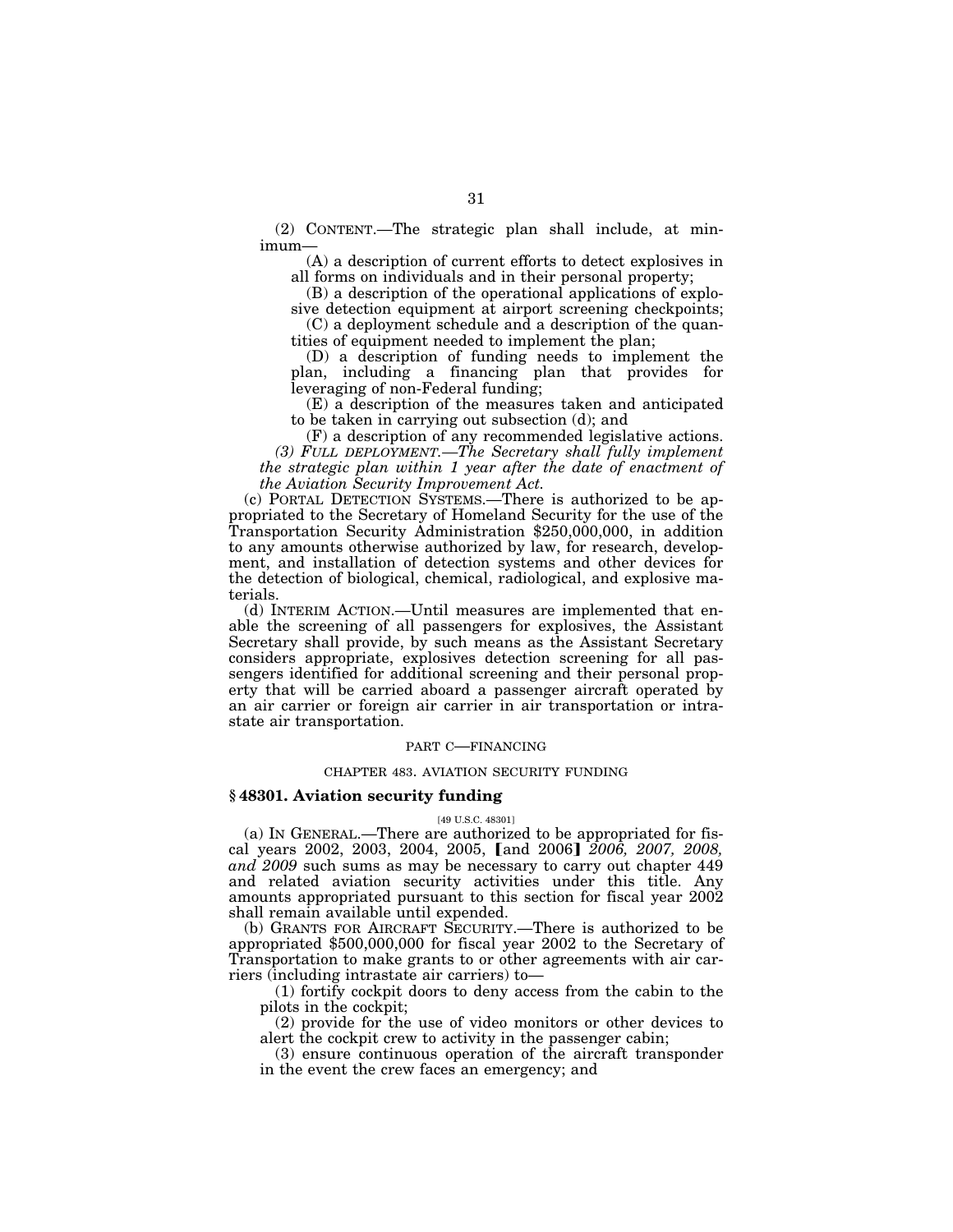(4) provide for the use of other innovative technologies to enhance aircraft security.

## AVIATION AND TRANSPORTATION SECURITY ACT

#### TITLE I—AVIATION SECURITY

#### **SEC. 137. RESEARCH AND DEVELOPMENT OF AVIATION SECURITY TECHNOLOGY.**

#### [49 U.S.C. 44912 note]

(a) FUNDING.—To augment the programs authorized in section 44912(a)(1) of title 49, United States Code, there is authorized to be appropriated an additional \$50,000,000 for each of fiscal years  $[200\overline{2}$  through 2006,  $[2006$  *through 2009*, and such sums as are necessary for each fiscal year thereafter to the Transportation Security Administration, for research, development, testing, and evaluation of the following technologies which may enhance [aviation] *transportation* security in the future. Grants to industry, academia, and Government entities to carry out the provisions of this section shall be available for fiscal years 2002 and 2003 for—

 $(1)$  the acceleration of research, development, testing, and evaluation of explosives detection technology for checked bag-<br>gage, specifically, technology that is—

 $(A)$  more cost-effective for deployment for explosives detection in checked baggage at small- to medium-sized airports, and is currently under development as part of the Argus research program at the Transportation Security Administration;

(B) faster, to facilitate screening of all checked baggage at larger airports; or

(C) more accurate, to reduce the number of false positives requiring additional security measures;

(2) acceleration of research, development, testing, and evaluation of new screening technology for carry-on items to provide more effective means of detecting and identifying weapons, explosives, and components of weapons of mass destruction, including advanced x-ray technology;

(3) acceleration of research, development, testing, and evaluation of threat screening technology for other categories of items being loaded onto aircraft, including cargo, catering, and duty-free items;

(4) acceleration of research, development, testing, and evaluation of threats carried on persons boarding aircraft or entering secure areas, including detection of weapons, explosives, and components of weapons of mass destruction;

(5) acceleration of research, development, testing and evaluation of integrated systems of airport security enhancement, including quantitative methods of assessing security factors at airports selected for testing such systems;

(6) expansion of the existing program of research, development, testing, and evaluation of improved methods of education, training, and testing of key airport security personnel; and

(7) acceleration of research, development, testing, and evaluation of aircraft hardening materials, and techniques to reduce the vulnerability of aircraft to terrorist attack.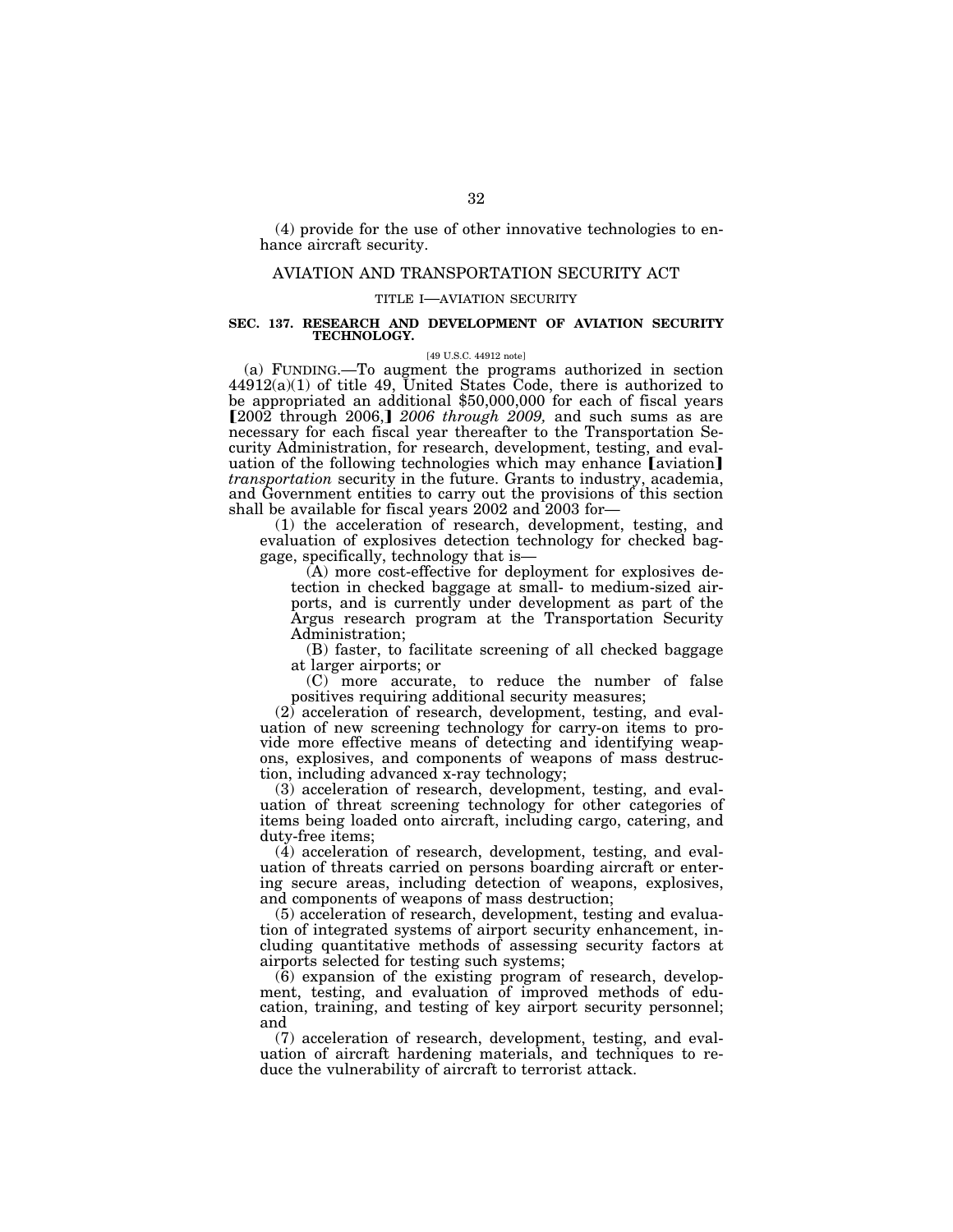(b) GRANTS.—Grants awarded under this subtitle shall identify potential outcomes of the research, and propose a method for quantitatively assessing effective increases in security upon completion of the research program. At the conclusion of each grant, the grant recipient shall submit a final report to the Transportation Security Administration that shall include sufficient information to permit the Under Secretary of Transportation for Security to prepare a cost-benefit analysis of potential improvements to airport security based upon deployment of the proposed technology. The Under Secretary shall begin awarding grants under this subtitle within 90 days of the date of enactment of this Act.

(c) BUDGET SUBMISSION.—A budget submission and detailed strategy for deploying the identified security upgrades recommended upon completion of the grants awarded under subsection (b), shall be submitted to Congress as part of the Depart-

ment of Transportation's annual budget submission.<br>(d) DEFENSE RESEARCH.—There is authorized to be appropriated (d) DEFENSE RESEARCH.—There is authorized to be appropriated \$20,000,000 to the Transportation Security Administration to issue research grants in conjunction with the Defense Advanced Research Projects Agency. Grants may be awarded under this section for— (1) research and development of longer-term improvements

to airport security, including advanced weapons detection;

(2) secure networking and sharing of threat information between Federal agencies, law enforcement entities, and other appropriate parties;

(3) advances in biometrics for identification and threat assessment; or

(4) other technologies for preventing acts of terrorism in aviation.''.

\* \* \* \* \* \* \*

## HOMELAND SECURITY ACT OF 2002

#### TITLE IV—DIRECTORATE OF BORDER AND TRANSPORTATION SECURITY

#### SUBTITLE C—MISCELLANEOUS PROVISIONS

#### *''SEC. 431. APPEAL AND REDRESS PROCESS FOR PASSENGERS WRONG-LY DELAYED OR PROHIBITED FROM BOARDING A FLIGHT.*

*(a) IN GENERAL.—The Secretary shall establish a timely and fair process for individuals who believe they have been delayed or prohibited from boarding a commercial aircraft because they were wrongly identified as a threat under the regimes utilized by the Transportation Security Administration, the Bureau of Customs and Border Protection, or any other Department entity.* 

*(b) OFFICE OF APPEALS AND REDRESS.—*

*(1) ESTABLISHMENT.—The Secretary shall establish an Office of Appeals and Redress to oversee the process established by the Secretary pursuant to subsection (a).* 

*(2) RECORDS.—The process established by the Secretary pursuant to subsection (a) shall include the establishment of a method by which the Office of Appeals and Redress, under the*  direction of the Secretary, will be able to maintain a record of *air carrier passengers and other individuals who have been misidentified and have corrected erroneous information.*